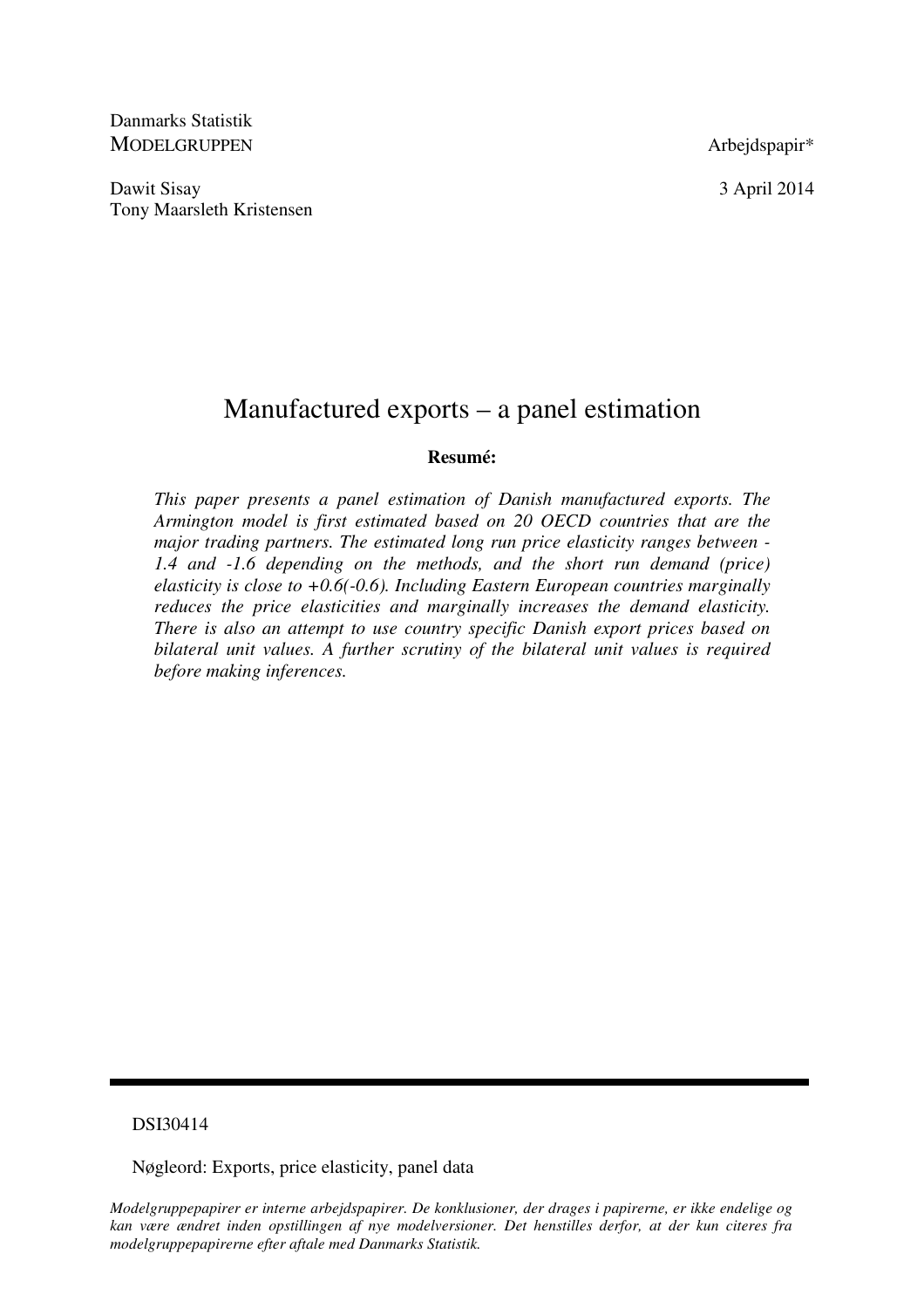## **1. Introduction**

Trade elasticities - the response of traded quantities to changes in prices - have always received a great deal of attention. In a macro-modeling exercise, the size of trade elasticities influence the effects of policy experiments on trade patterns, welfare and factor returns, cf. Hillberry and Hummels (2013).

In ADAM, the sizes of the foreign trade elasticities are important for the crowding out properties of the model. If the foreign trade elasticities are high, the response of exports and imports to a change in prices would be high, and the speed of adjustment to the long run equilibrium after a demand or supply shock will be quick. If the foreign trade elasticities are high, the necessary change in the terms of trade and real wages will also be smaller, hence the impact on consumption will be smaller, cf. Kristensen (2008) and Rasmussen (2010).

The estimates for the long run price elasticities on the macro level lie somewhere between -2 and -4 for Danish manufactured exports, cf. Jensen and Knudsen (1992), Kongsted (1998) and Sisay (2009). However, price elasticities tend to be quite sensitive to changes in model specification even when similar data, methods and sample periods are used. The estimating framework can also be influenced by measurement issues, unobserved effects and endogeneity problems, which could influence the size of the elasticities. In ADAM, the long term price elasticity for manufactured exports has long been estimated around - 2. This value has been maintained in a series of model group papers, see e.g. Sisay (2009). It has always been argued in the model-group that when the data is allowed to speak freely, the best estimate for Danish manufactured exports is in the neighborhood of -2. This value has often met critics from users of the model, deemed low for Danish exports.

The empirical evidence on trade price elasticities provides a wide range of estimates. Via (2011) provides a review of long-term price elasticities for imports and exports for a number of OECD countries including Denmark, see appendix Ia-Ib. The long-term import price elasticities range between 0.5 and 2 with a median approximately 1. The highest reported long-term export price elasticity is approximately 2.5 with a median of 1.2, see appendix for detail. Erkel-Rousse and Mirza (2002) provide a similar review of the empirical literature (see appendix Ic). They also try to reconcile the difference between the high level of elasticity suggested by the theory and the low values reported in the empirical literature. They attribute the differences to misspecification, measurement error and endogeneity problems. They provide estimates for import price elasticities ranging from 1 to 7, which is a broad range. Their approach relies on bilateral trade flows and unit value indices. Feenstra, Obstfeld and Russ (2012) simultaneously estimate macro elasticity between home and import goods and micro elasticity between foreign sources of imports using import demand equations for various goods. The former is estimated in the neighborhood of unity (which is in line with the estimates in ADAM) and the median estimate for the latter is 3.1. They also use bilateral unit values and trade flows. The magnitude of the Armington elasticity has always been subjected to debate and the empirical evidence is inconclusive.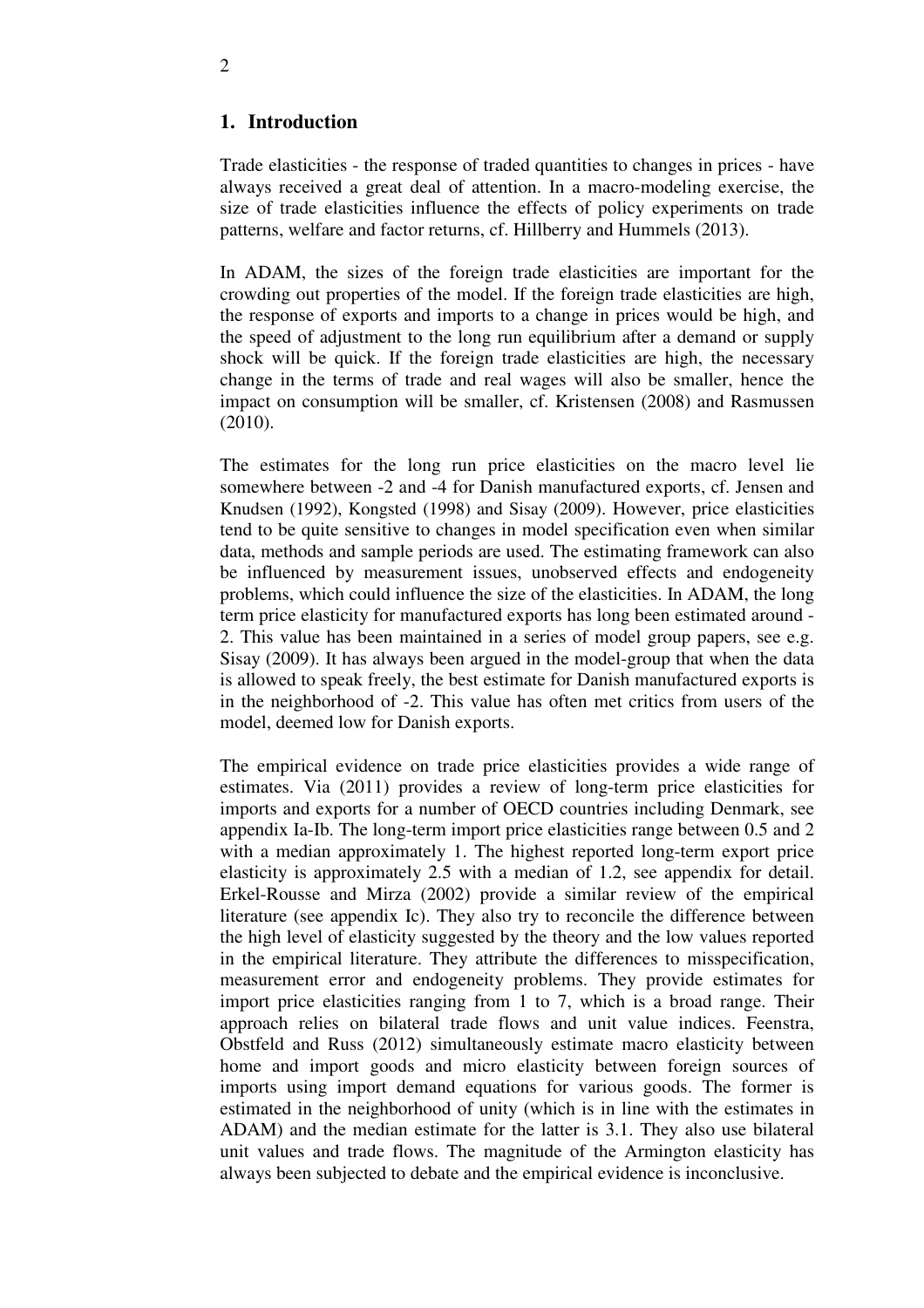In this paper, we consider a panel data approach for estimating the export price elasticities in ADAM. Such analysis has previously been made in Kristensen (2000). This paper builds on the previous study with a new dataset for export markets, cf. Sisay (2012). The new data provides the opportunity to look at the old debate on price elasticity from a panel data perspective. A panel data have a number of advantages over a time-series or cross-section data, one important advantage is the possibility for controlling omitted variables. A panel data contains more degrees of freedom and more sample variability and provides a more accurate inference of model parameters. A panel data also provides a micro foundation for aggregate data analysis, see Hsiao (2007).

A popular approach for modeling exports is based on Armington (1969) model, see e.g. Kongsted (1998), Nielsen (2002) and ADAM (2012). Here too we apply the Armington model in a panel approach. The next section presents the econometric framework, section 3 give a brief account of the dataset, section 4 presents the results and section 5 concludes.

#### **2. The econometric framework**

Exports in ADAM are modelled using the Armington model. The model assumes that products are imperfect substitutes and relates market shares to relative prices. The long term relation can be written as:

$$
\log\left(\frac{f_{Eit}}{f_{Ee_{it}}}\right) = k + \beta \cdot \log\left(\frac{p_{e_t}}{p_{e_{it}}}\right) + u_{it}, \ \ t = 1, 2, ..., T \& i = 1, 2, ..., N \tag{1}
$$

 $fE_{it}$  Danish exports to partner *i* at time *t* in fixed prices

*fEe* $_{it}$  imports of partner *i* at time *t* in fixed prices

*pe<sup>t</sup>* Danish export prices at time *t*

*peeit* import prices of partner *i* at time *t*

 $\beta$  long term price elasticity

 $k$  constant, scaling of the market share

*uit* error term

The model *(1)* deserves some considerations. The model may appear restrictive because it assumes a single slope coefficient,  $\beta$  and a single intercept,  $k$ . We can allow for the slope and intercept terms to vary across cross section units. A test of a single slope and intercept vis-à-vis non-constant coefficients can also be carried out.

The model *(1)* assumes the same Danish export prices for all partners. The presence of different transportation costs, among others, implies different partners pay different prices for Danish goods. One remedy is to augment *(1)* with a variable for transport costs. Getting a measure of transport costs is often difficult, the popular approach in the literature is to use physical distance between countries as a proxy for transport costs. A second alternative is to look for the actual prices partners pay for Danish goods. This requires the presence of bilateral prices between Denmark and trading partners. We will present estimation results using bilateral unit values from the detailed ITCS database.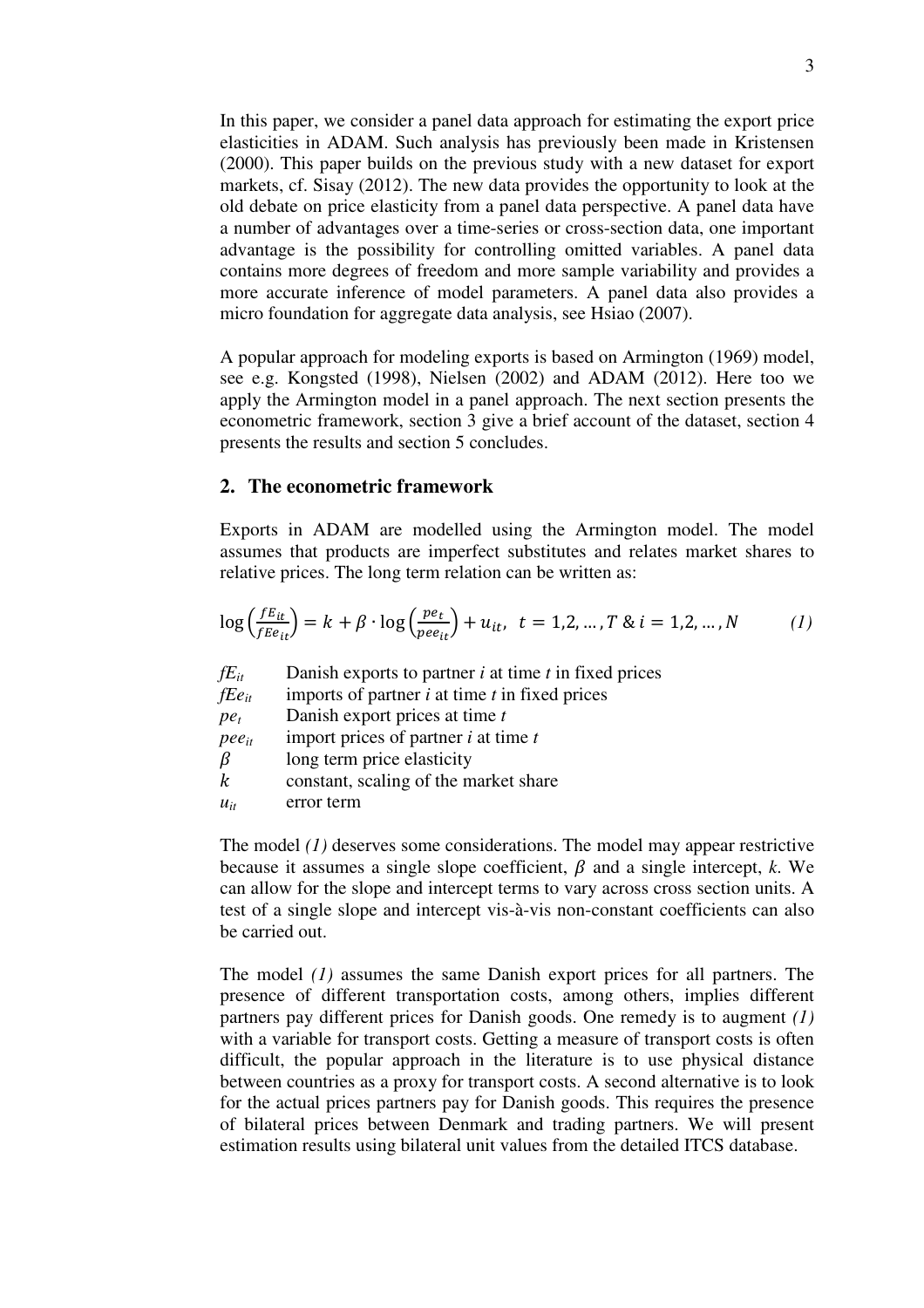From an econometric point of view, the estimation of *(1)* requires that the error in each time period be uncorrelated with the explanatory variable(s) in the same time period. This assumption is too strong for a panel data. In fact, a panel data with its variation over time and cross section provides ways for dealing with unobserved effects. The model can also be augmented with control variables such as time dummies, dummies for common boarder, language, etc.

Finally, the model *(1)* is a long-term relation between market share and relative prices, it can be transformed to an error correction form, which is more informative as it distinguishes between short-run and long-run elasticities. Thus, (1) can be re-written in an error correction form as:

$$
\begin{aligned} \text{Dlog}(fE_{it}) &= \alpha_1 \cdot \text{Dlog}(fEe_{it}) + \alpha_2 \cdot \text{Dlog}\left(\frac{pe_t}{pee_{it}}\right) \\ &- \gamma \cdot \left[ \log\left(\frac{fE_{it-1}}{fEe_{it-1}}\right) + \beta \cdot \log\left(\frac{pe_{t-1}}{pee_{it-1}}\right) + \alpha_3 \cdot \log(D_i) \right] \\ &+ c_i + k + u_{it}, \qquad t = 1, 2, \dots, T \& i = 1, 2, \dots, N \end{aligned} \tag{2}
$$

Where  $D_i$  is the physical distance between Denmark and partners and  $c_i$  is the unobserved effect.

Equation *(2)* can be estimated in various ways: pooled OLS, random effect, fixed effect, dummy variable regression, and first difference. In the following, we give a very brief account of the different techniques, see Wooldridg (2002) for detailed discussion.

The first method – pooled OLS – is the simplest of all. It puts the unobserved effect,  $c_i$ , in the error term and assumes no correlation between the composite error term,  $c_i + u_{it}$ , and the explanatory variables. This assumption has to hold for the OLS estimation of *(2)* to be consistent. The random effect method (RE), like pooled OLS, puts  $c_i$  in the error term, but assumes a more restrictive assumption than pooled OLS. The RE approach assumes strict exogeneity, i.e. no correlation between the composite error term and the lagged, leaded or current values of the explanatory variables. The RE exploits the serial correlation in the composite error term to obtain a consistent estimate in a generalized least square framework.

The whole point of using a panel data is to allow the unobserved effect, *c<sup>i</sup>* , to be correlated with the explanatory variables. The fixed effect (FE) approach allows  $c_i$  to be explicitly correlated with the explanatory variables. One drawback of FE analysis is that we cannot include time constant observables such as distance as explanatory variables, because we cannot distinguish their effects from the time constant unobservable,  $c_i$ . One alternative to this is to allow time-constant observables to interact with time dummies, this gives the effects of time-constant observables on the dependent variable over time. The FE approach estimates *(2)* by transforming the equation so that the unobserved effect *c<sub>i</sub>* is eliminated. The FE transformation (also called the within transformation) subtracts from *(2)* the time-average of the equation for each cross section unit. Since  $c_i$  is time-constant, it will be dropped in the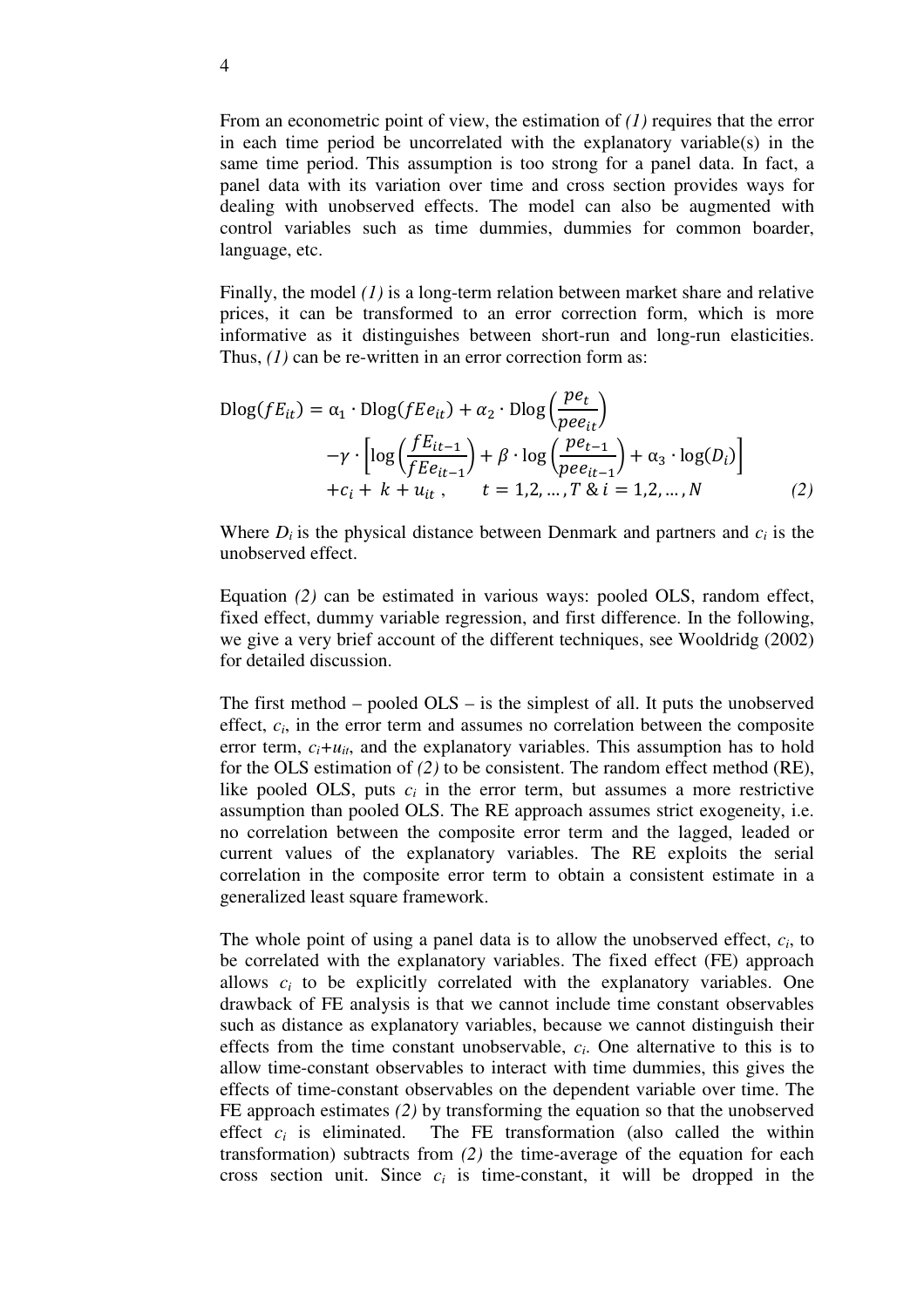transformation. However, this transformation also drops time constant observables such as distance, and this is one of the drawbacks of FE estimators.

An alternative transformation to eliminate  $c_i$  is to take the first differences of (2) with in each cross section. This method also eliminates  $c_i$  together with any other time constant observables. We now have T-1 time periods for each cross section. This method is called the first difference (FD) estimation.

All the above techniques assume that  $c_i$  is unobservable. Traditional approaches to FE estimation view  $c_i$  as parameters to be estimated. One possibility of estimating  $c_i$  is to define a dummy variable for each cross section and run pooled OLS. This approach is called the dummy variable regression.

The choice between random effect and fixed effect approach hinges on whether  $c_i$  and the explanatory variables are correlated. The test suggested by Hausman (1978) can be used to test this assumption. We will report this together with the different estimators in the subsequent sections.

### **3. The data**

The data for Danish exports to partner countries is taken from Statistics Denmark's *StatBank*. The market data comes from two sources: before 1990 data for partners' import is taken from the OECD *International Trade and Competitiveness Indicators* (ITCI), and from 1990 onwards partners import is taken from the OECD *International Trade by Commodity Statistics* (ITCS). This is because the productions of ITCI data have been discontinued by OECD, and in recent periods export market and market price indices in ADAM have been constructed using detailed trade statistics data from ITCS, see DSI231112. The market data covers the period 1976 to 2012 for 20 OECD countries<sup>1</sup>, which are the major Danish trading partners. The data for Eastern European countries is available beginning the 1990s. The distance measures are taken from Jon Haveman's website, a standard source for gravity equations.<sup>2</sup> The distance is measured from capital city to capital city.

# **4. Estimation result**

#### **a. Basic model**

<u>.</u>

We first consider the 20 major trading partners. Table 1 presents the estimation result for equation *(2)* using the different estimation techniques for panel data. The sample covers the period 1976-2012.

The different approaches yield very close estimates for the short term demand elasticity ( $\alpha_1$ ) and the short term price elasticity ( $\alpha_2$ ). The former (latter) is in

<sup>&</sup>lt;sup>1</sup> The OECD countries are Australia, Austria, Belgium, Canada, Germany, Spain, Finland, France, Great Britain, Ireland, Iceland, Italy, Japan, Netherland, Norway, New Zealand, Portugal, Sweden, Switzerland and United States. The data for Belgium before 1993 includes Luxembourg. 2

http://www.macalester.edu/research/economics/PAGE/HAVEMAN/Trade.Resources/Data/Gra vity/dist.txt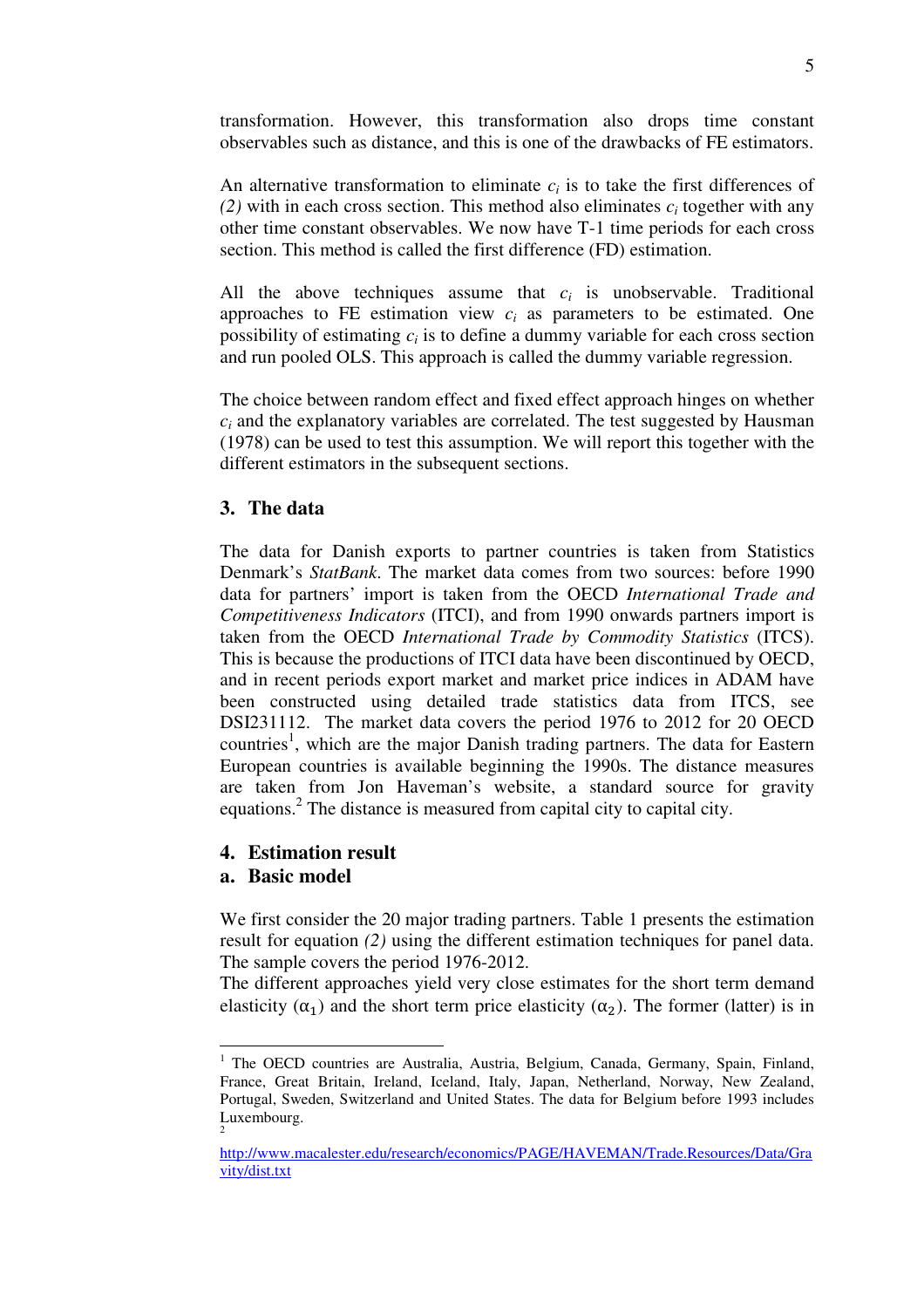the vicinity of 0.60 (-0.60). The estimated long term price elasticities range between -1.4 and -1.6. The FE long term elasticity is slightly lower than the other two, but has the highest error correction coefficients. With the exception of the coefficient to distance and intercept terms, all parameters are highly significant [with a p-value  $= 0.000$ ]. The coefficient for distance and the constant cannot be estimated using FE methods as they are eliminated in the FE transformation. These coefficients are estimated but insignificant under pooled OLS and RE methods.

| Variable                     | Coeff.       | Pooled OLS | <b>RE</b> | <b>FE</b>                |
|------------------------------|--------------|------------|-----------|--------------------------|
| Dlog(fE)                     |              |            |           |                          |
| $Dlog($ f $Ee)$              | $\alpha_1$   | 0.600      | 0.603     | 0.612                    |
|                              |              | [0.044]    | [0.043]   | [0.044]                  |
| Dlog(pe/pee)                 | $\alpha_2$   | $-0.591$   | $-0.591$  | $-0.591$                 |
|                              |              | [0.063]    | [0.062]   | [0.063]                  |
| $log(E_1/\widehat{fE}_{-1})$ | γ            | 0.127      | 0.149     | 0.204                    |
|                              |              | [0.016]    | [0.017]   | [0.021]                  |
| $log(pe_{-1}/pee_{-1})$      | β            | $-1.607$   | $-1.538$  | $-1.431$                 |
|                              |              | [0.027]    | [0.028]   | [0.031]                  |
| $log(D_i)$                   | $\alpha_{3}$ | $-0.023$   | $-0.026$  |                          |
|                              |              | [0.006]    | [0.008]   |                          |
| $C_i$                        |              | -          | -         | $\overline{\phantom{a}}$ |
|                              | k            | 0.008      | $-0.007$  | -                        |
|                              |              | [0.005]    | [0.006]   |                          |

**Table 1. Panel estimation result for manufactured exports, basic model<sup>3</sup>**

Heteroskedasticity and autocorrelation robust standard errors are given in square brackets. The sample covers the period  $T=1976-2012$  and countries  $N = 20$ . Adj. R-square .322 (pooled OLS), .320 (RE), .336 (FE). Note:  $\log(\widehat{f}\widehat{E}) = \log(fEe) - \beta \cdot \log\left(\frac{pe}{pee}\right)$ 

Hausman test - H<sub>o</sub>:RE vs H<sub>1</sub>:FE, Chisq(4) = 22.41, p-value = [0.000] F-test of  $C_i$ ,  $\beta = C_i$ ,  $\beta_i$ :  $F(75,640) = 1.587$ , P-value = [.002] F-test of *C*,  $\beta = C_i$ ,  $\beta$ : F(19,715) = 1.831, P-value = [.020]

The presence of unobserved effects makes the pooled OLS estimates biased. This leaves us with the RE and FE estimates, and the choice between the two depends on whether the unobserved effect, *c<sup>i</sup>* , and the explanatory variables are correlated. If the two are correlated the FE is consistent and RE is inconsistent. Hausman (1978) provides a formal test based on the differences between the RE and FE estimates. A statistically significant difference is interpreted as evidence against the null hypothesis that the RE is the preferred model. The test statistics from table 1 shows that the null of RE is rejected, i.e. FE is the preferred method. Hence, the long term elasticity of -1.43 and the error correction coefficient of 0.20 are the consistent estimates.

The FE method estimates a common slope coefficient for all cross section units by eliminating the unobserved effect. Table 1 reports an F-test for the hypothesis that the slope coefficients are constant and for the hypothesis that both the slopes and intercepts are constant. The former is rejected and there is some evidence for the latter that both the slopes and intercepts are constant.

-

 $3$  German imports are corrected to account for the re-unification of Germany, see AMB120797.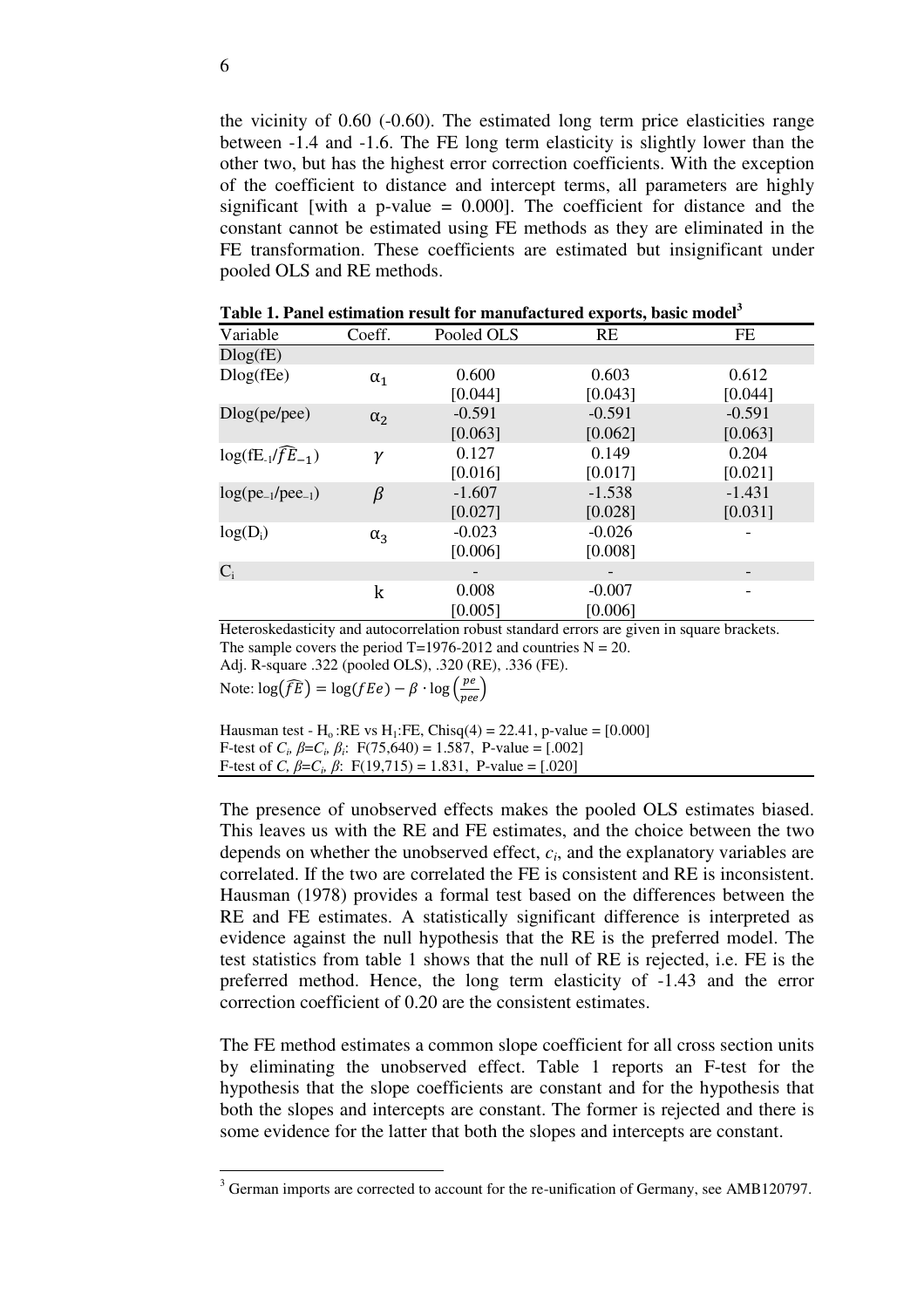Given that a constant slope and intercept is rejected, manufactured exports can be estimated in each individual market, cf. table 2. Such exercise is cumbersome, nevertheless informative. The adjustment coefficients are restricted to 0.2 to ensure uniformity, which is approximately equal to the unrestricted estimates average, appendix II reports the unrestricted estimates.

| Country/   | $Dlog($ fEe), $Dlog($ pe/ $log($ fE <sub>-1</sub> / $log($ pe <sub>-1</sub> / $Const.$ |                                                                       |                                                |         |          | <b>SE</b> | R2    | DW(1) |
|------------|----------------------------------------------------------------------------------------|-----------------------------------------------------------------------|------------------------------------------------|---------|----------|-----------|-------|-------|
| Dlog(fE)   | $\alpha_I$                                                                             | pee), $a_2 \widehat{fE}_{-1}$ , $\gamma$ pee <sub>-1</sub> ), $\beta$ |                                                |         |          |           |       |       |
|            |                                                                                        |                                                                       |                                                |         |          |           |       |       |
| <b>AUS</b> | 0.525                                                                                  | $-0.583$                                                              | $-0.200$                                       | 1.057   | $-0.020$ | 0.130     | 0.298 | 2.166 |
|            | (2.092)                                                                                | (2.543)                                                               | $(- - )$                                       | (2.105) | (0.578)  |           |       |       |
| <b>AUT</b> | 0.710                                                                                  | $-0.673$                                                              | $-0.200$                                       | 2.626   | $-0.005$ | 0.054     | 0.657 | 1.030 |
|            | (5.621)                                                                                | (1.793)                                                               | $(- - )$                                       | (4.733) | (0.364)  |           |       |       |
| <b>BEL</b> | 0.542                                                                                  | $-0.788$                                                              | $-0.200$                                       | 1.170   | $-0.005$ | 0.058     | 0.324 | 1.968 |
|            | (2.680)                                                                                | (2.419)                                                               | $(- - )$                                       | (1.752) | (0.351)  |           |       |       |
| CAN        | 0.474                                                                                  | $-0.496$                                                              | $-0.200$                                       | 1.237   | $-0.018$ | 0.138     | 0.247 | 1.814 |
|            | (1.410)                                                                                | (2.168)                                                               | $($ -<br>$\rightarrow$                         | (2.263) | (0.569)  |           |       |       |
| <b>CHE</b> | 0.629                                                                                  | $-0.726$                                                              | $-0.200$                                       | 2.501   | 0.020    | 0.083     | 0.236 | 1.111 |
|            | (1.964)                                                                                | (1.639)                                                               | $(- - )$                                       | (2.156) | (0.942)  |           |       |       |
| <b>DEU</b> | 0.467                                                                                  | $-1.165$                                                              | $-0.200$                                       | 2.956   | 0.011    | 0.059     | 0.720 | 0.796 |
|            | (3.914)                                                                                | (4.276)                                                               | $(- - )$                                       | (7.246) | (0.699)  |           |       |       |
| <b>ESP</b> | 0.687                                                                                  | $-0.642$                                                              | $-0.200$                                       | 0.957   | $-0.007$ | 0.082     | 0.622 | 1.602 |
|            | (5.820)                                                                                | (2.359)                                                               | $(- - )$                                       | (3.242) | (0.360)  |           |       |       |
| <b>FIN</b> | 0.722                                                                                  | $-0.733$                                                              | $-0.200$                                       | 0.999   | 0.031    | 0.044     | 0.833 | 1.348 |
|            | (10.154)                                                                               | (4.086)                                                               | $(- - )$                                       | (3.773) | (2.795)  |           |       |       |
| <b>FRA</b> | 0.744                                                                                  | $-0.515$                                                              | $-0.200$                                       | 1.193   | $-0.020$ | 0.045     | 0.713 | 1.235 |
|            | (6.345)                                                                                | (2.166)                                                               | $(- - )$                                       | (4.985) | (1.575)  |           |       |       |
| <b>GBR</b> | 0.721                                                                                  | $-0.745$                                                              | $-0.200$                                       | 1.879   | $-0.013$ | 0.062     | 0.706 | 2.366 |
|            | (4.351)                                                                                | (4.354)                                                               | $(- - )$                                       | (5.362) | (0.887)  |           |       |       |
| <b>IRL</b> | 0.571                                                                                  | $-0.783$                                                              | $-0.200$                                       | 0.817   | $-0.049$ | 0.129     | 0.267 | 1.297 |
|            | (2.607)                                                                                | (2.045)                                                               | $(- - )$                                       | (0.920) | (1.427)  |           |       |       |
| <b>ISL</b> | 0.692                                                                                  | $-0.897$                                                              | $-0.200$                                       | 1.500   | 0.065    | 0.097     | 0.690 | 1.979 |
|            | (7.016)                                                                                | (4.351)                                                               | $(- - )$                                       | (4.102) | (3.888)  |           |       |       |
| <b>ITA</b> | 0.678                                                                                  | $-0.338$                                                              | $-0.200$                                       | 1.009   | $-0.005$ | 0.060     | 0.587 | 2.038 |
|            | (6.653)                                                                                | (1.633)                                                               | $\blacksquare$<br>$\big)$<br>$\left($          | (1.903) | (0.474)  |           |       |       |
| <b>JPN</b> | 0.508                                                                                  | $-0.427$                                                              | $-0.200$                                       | 2.172   | 0.005    | 0.079     | 0.585 | 2.057 |
|            | (3.360)                                                                                | (2.693)                                                               | $\left($<br>$ )$                               | (4.940) | (0.252)  |           |       |       |
| <b>NLD</b> | 0.417                                                                                  | $-0.708$                                                              | $-0.200$                                       | 1.821   | 0.008    | 0.048     | 0.655 | 1.990 |
|            | (2.609)                                                                                | (3.727)                                                               | $(- - )$                                       | (6.639) | (0.528)  |           |       |       |
| <b>NOR</b> | 0.374                                                                                  | $-0.454$                                                              | $-0.200$                                       | 0.902   | 0.032    | 0.045     | 0.535 | 1.521 |
|            | (3.843)                                                                                | (2.552)                                                               | $(- - )$                                       | (4.140) | (2.791)  |           |       |       |
| <b>NZL</b> | $0.046$ $-0.240$ $-0.200$ $1.246$ $0.041$ $0.295$ $0.031$                              |                                                                       |                                                |         |          |           |       | 2.233 |
|            | (0.082)                                                                                | (0.406)                                                               | $(- - )$                                       | (0.996) | (0.611)  |           |       |       |
| <b>PRT</b> | 0.975                                                                                  | $-0.635$                                                              | $-0.200$                                       | 3.325   | $-0.025$ | 0.093     | 0.733 | 1.929 |
|            | (6.035)                                                                                | (1.694)                                                               | $\overline{\phantom{a}}$<br>(<br>$\rightarrow$ | (5.639) | (1.183)  |           |       |       |
| <b>SWE</b> | 0.659                                                                                  | $-0.623$                                                              | $-0.200$                                       | 1.126   | 0.009    | 0.038     | 0.813 | 1.273 |
|            | (9.211)                                                                                | (4.286)                                                               | $(- - )$                                       | (5.803) | (0.977)  |           |       |       |
| <b>USA</b> | 0.645                                                                                  | $-0.717$                                                              | $-0.200$                                       | 1.511   | 0.004    | 0.103     | 0.548 | 1.713 |
|            | (2.603)                                                                                | (3.887)                                                               | $($ - $)$                                      | (3.512) | (0.161)  |           |       |       |

**Table 2. Manufactured exports in individual markets, restricted estimation**

T-values are given in parentheses. The sample covers 1976-2012. The adjustment coefficients are restricted to 0.2, all other parameters are estimated freely. Note:  $\log(\widehat{f}\widehat{E}) = \log( f E e) - \beta \cdot \log\left(\frac{pe}{p e e}\right)$ .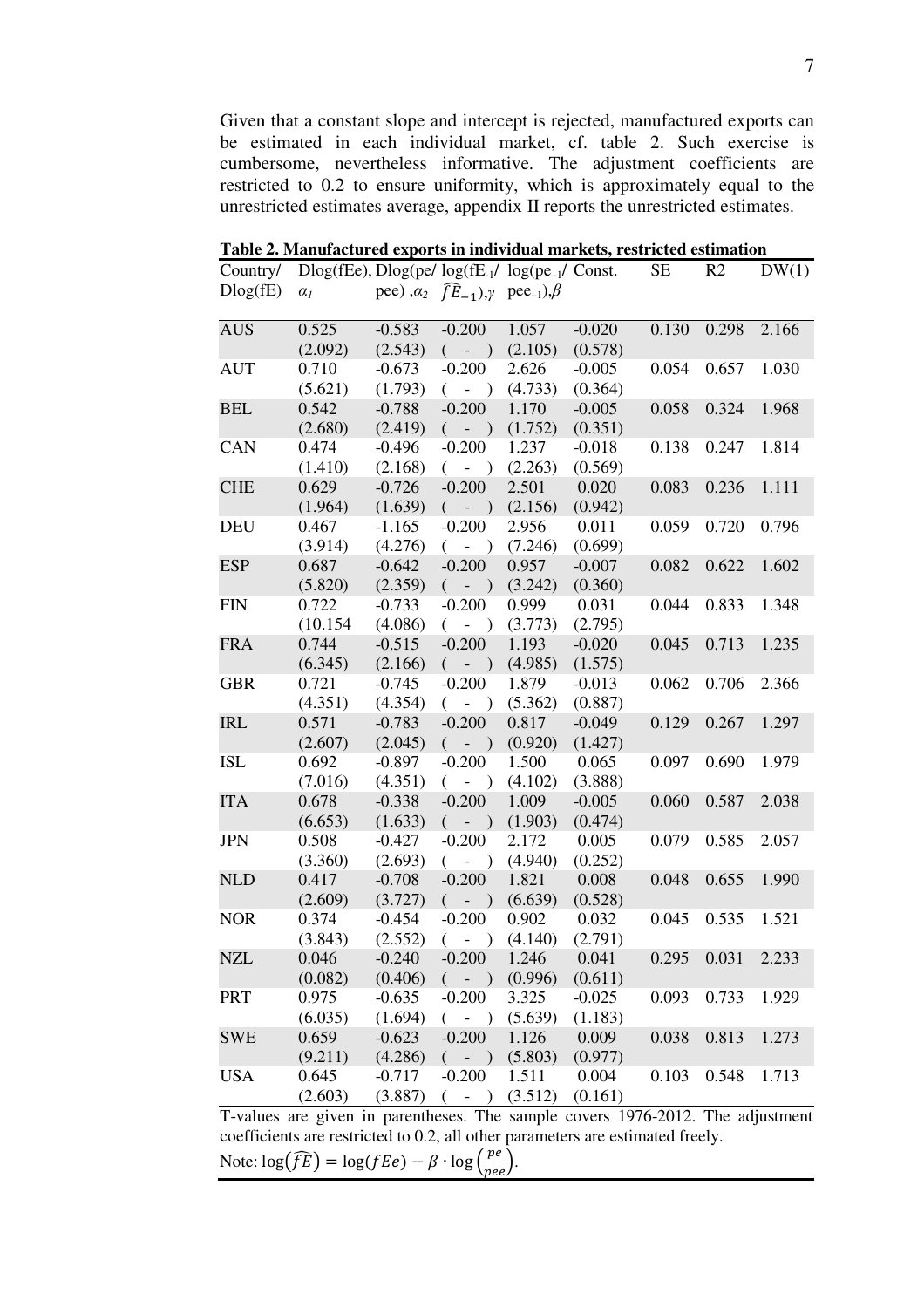The weighted mean<sup>4</sup> of the estimated long term price elasticities is equal to -1.73, which is not far from the panel estimates. Generally, the estimated coefficients in each market have the appropriate magnitude and sign, however, the results should be interpreted with caution. For example, the estimated coefficients for exports to New Zealand are insignificant. But the lack of significant relationship might not be surprising given that New Zealand is one of the least important OECD market for Danish goods. The estimated coefficients for exports to Germany are relatively larger, one might be suspicious of a spurious regression given that the  $R^2$  is high and the DW statistics is low. It might after all be a good idea to stick to the panel estimates that are more robust.

Yet another alternative is to use a dummy variable regression. A dummy variable regression reproduces the FE estimates reported in table 1 together with individual intercept coefficients for each country, see appendix III. Most of the country specific effects are insignificant and interpreting every  $c_i$  is also not straightforward. Generally, the panel estimation (table 1) is the parsimonious representation of Danish manufactured exports and is the preferred result.

We can also see that the coefficient to distance (a proxy to transportation cost) is insignificant both in the pooled OLS and RE estimation. Distance is a timeinvariant variable, and it makes more sense to include it in a long run relation than in a short run relation. Appendix IV presents estimation results for the long-run relation *(1)* including distance. The distance coefficient is significantly estimated in the pooled OLS and has the appropriate negative sign, whereas the RE estimate is insignificant. The negative sign indicates that the more distant the trading partner is, the smaller is the import from Denmark. Overall, it is not easy estimating a significant coefficient for distance. A preliminary scrutiny of the data provides some explanation. Trade has been increasing with partners that are far away, e.g. North America, owing, in part, to the declining transportation costs, which is in contrast with a permanent negative distance effect.

### **b. Expanding the trading partners**

-

Danish exports to Eastern European and BRIC countries have been growing in recent periods. This will have consequences for the pattern of trade and the trade elasticities. The lack of data inhibits us from including BRIC countries. Table 3 below presents the estimation result for manufactured exports including Eastern European countries.

The sample now consists of the 20 major OECD countries, Eastern European countries (Hungary, Poland, Czech Republic, Estonia, Slovenia & Slovakia), and other OECD countries (Greek & Turkey). Data for Eastern European countries is available partly, beginning the 1990s only, see table 3. The basic result from table 1 is maintained in table 2. All parameters with the exception

<sup>&</sup>lt;sup>4</sup> The individual elasticities are weighted by the share of each partner from the total Danish exports, and the value -1.73 is the time average of the weighted elasticties for the sample period 1976-2012.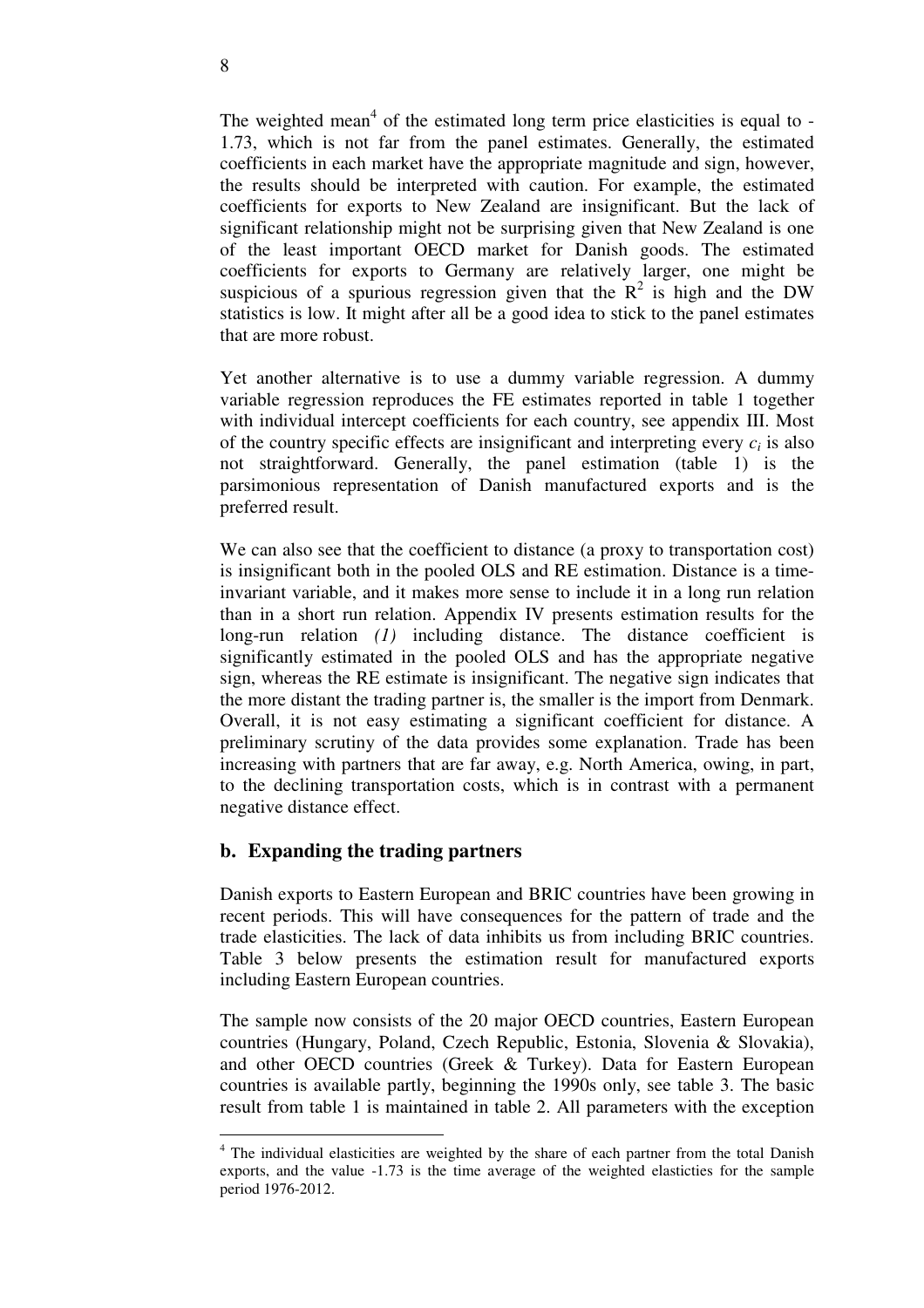of distance and intercept coefficients are significant. Now the long-term and short-term price elasticities are marginally smaller and the short term demand elasticity is marginally larger. Eastern European countries import from Denmark is more likely to be driven by demand than by relative prices, which is a reflection of their recent fast economic growth record.

| Variable                     | Coeff.     | Pooled OLS | RE       | <b>FE</b> |
|------------------------------|------------|------------|----------|-----------|
| Dlog(fE)                     |            |            |          |           |
| $Dlog($ fEe $)$              | $\alpha_1$ | 0.630      | 0.630    | 0.626     |
|                              |            | [0.040]    | [0.039]  | [0.039]   |
| Dlog(pe/pec)                 | $\alpha_2$ | $-0.500$   | $-0.500$ | $-0.493$  |
|                              |            | [0.067]    | [0.065]  | [0.065]   |
| $log(E_1/\widehat{fE}_{-1})$ | γ          | 0.170      | 0.216    | 0.264     |
|                              |            | [0.016]    | [0.018]  | [0.020]   |
| $log(pe_{-1}/pee_{-1})$      | $\beta$    | $-1.254$   | $-1.236$ | $-1.223$  |
|                              |            | [0.027]    | [0.028]  | [0.030]   |
| $log(D_i)$                   | $\alpha_3$ | $-0.041$   | $-0.055$ |           |
|                              |            | [0.007]    | [0.011]  |           |
| $C_i$                        |            | -          |          |           |
|                              | k          | 0.014      | $-0.015$ | -         |
|                              |            | [0.006]    | [0.007]  |           |

**Table 3. Panel estimation result for manufactured exports, expaned market** 

Heteroskedasticity and autocorrelation robust standard errors are given in square brackets. The sample covers 28 trading partners and the period 1976-2012 for the 20 major OECD partners and Turkey, 1990-2012 for Greek, 1993-2012 for Hungary and Slovenia, 1995-2012 for Poland, 1997-2012 for Czech Republic and Estonia, and 1998-2012 for Slovakia. Adj. R-square .316 (pooled OLS), .311 (RE), .350 (FE).

Note:  $\log(\widehat{f}\widehat{E}) = \log(fEe) - \beta \cdot \log\left(\frac{pe}{pee}\right)$ 

Hausman test - H<sub>o</sub>:RE vs H<sub>1</sub>:FE, Chisq(4) = 30.99, p-value = [0.000] F-test of  $C_i$ ,  $\beta = C_i$ ,  $\beta_i$ : F(75,640) = 2.493, P-value = [.00] F-test of *C*,  $\beta = C_i$ ,  $\beta$ : F(19,715) = 2.693, P-value = [.000]

#### **c. Alternative export prices: bilateral unit values**

One of the limitations in equation *(2)* is that a single export price for all partners is assumed. One remedy was to include a distance variable as a measure of transport and other costs. But estimating a significant coefficient for distance is difficult in a short term relation. Alternatively bilateral unit values can be used as a surrogate for prices. The OECD ITCS-database provides values and quantities of exports and imports between OECD countries. From these we can construct unit values for Danish exports to partner countries or for partners' import from Denmark using the methodology described in DSI231112. Particularly, the latter are of interest because values of imports include cost, insurance and freight, and thus account for transport and other costs. Appendix V presents the estimation result using bilateral unit values for partners' import in place of '*pe*' in equation *(2)*. In this case there is no need to include a measure of distance. The estimated price elasticities are small and in some occasions insignificant. The short term demand elasticity is significantly estimated.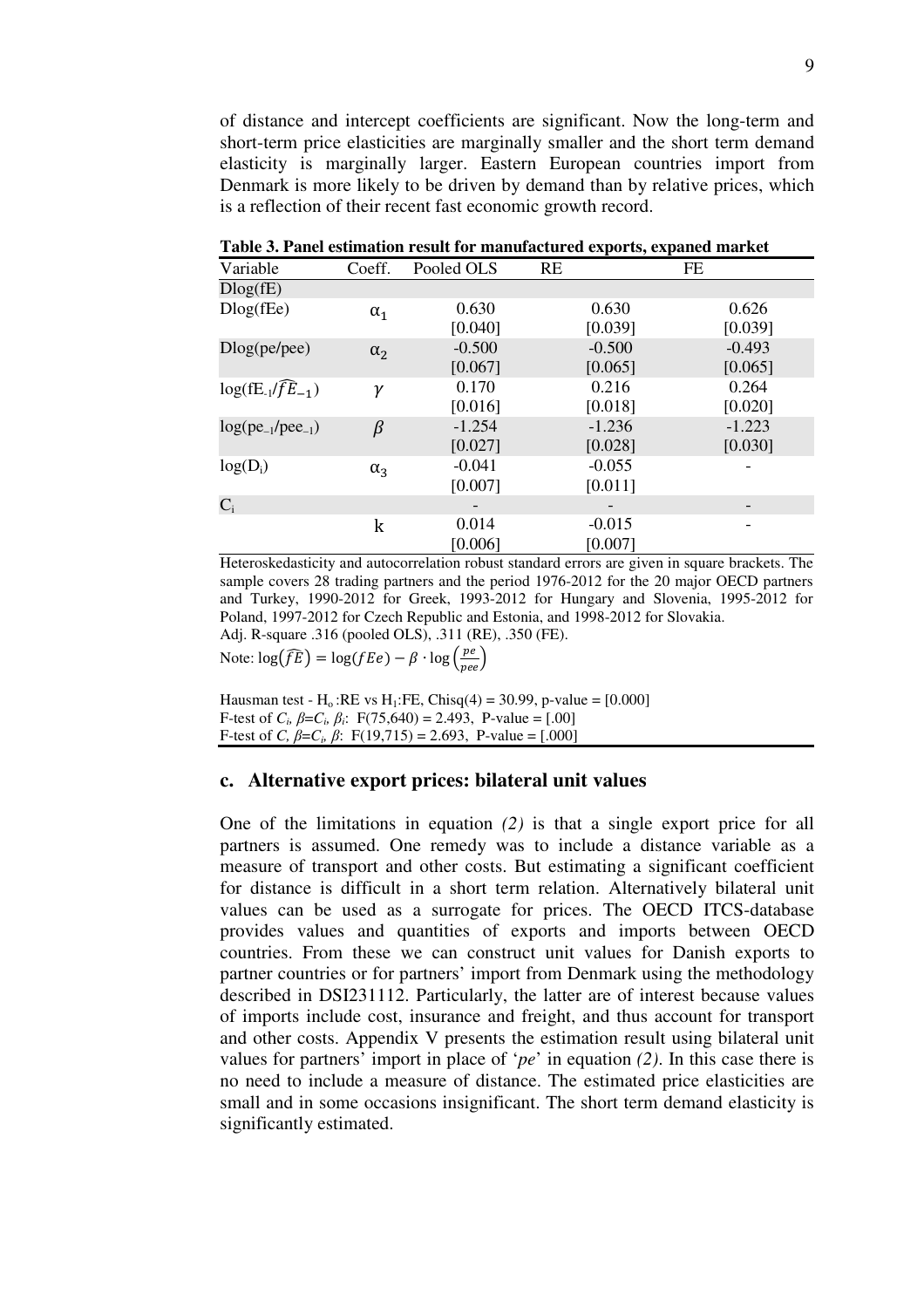This section sheds light on the use of bilateral unit values. Due to the preliminary nature of the unit values we abstain from making any conclusion, and suggest a further scrutiny of the unit values. If such data is available, it can be used to make analysis of the kind Feenstra, Obstfeld and Russ (2012) and Erkel-Rousse and Mirza (2002) carried out using bilateral trade flows. Such analysis for Denmark can have a significant value.

## **5. Conclusion**

This paper applied a panel estimation to Danish manufactured exports. The Armington equation in an error correction form is applied to a data consisting of 20 OECD countries that are the major Danish trading partners. The estimated long-term price elasticities lie between -1.4 and -1.6 and the short term demand and price elasticities are estimated in the vicinity of +0.6 and - 0.6, respectively. The large degree of freedom in panel data produces a more accurate estimate of the model parameters. Alternatively, the export equation can be estimated in each individual market, the average estimated results are not far from the panel estimates. Expanding the market by including Eastern European countries reduces the price elasticities in favor of higher short term demand elasticity. There has also been an attempt to use country specific Danish export prices based on bilateral unit values from the OECD ITCSdatabase. The results are encouraging but premature and a further development of the unit values is required.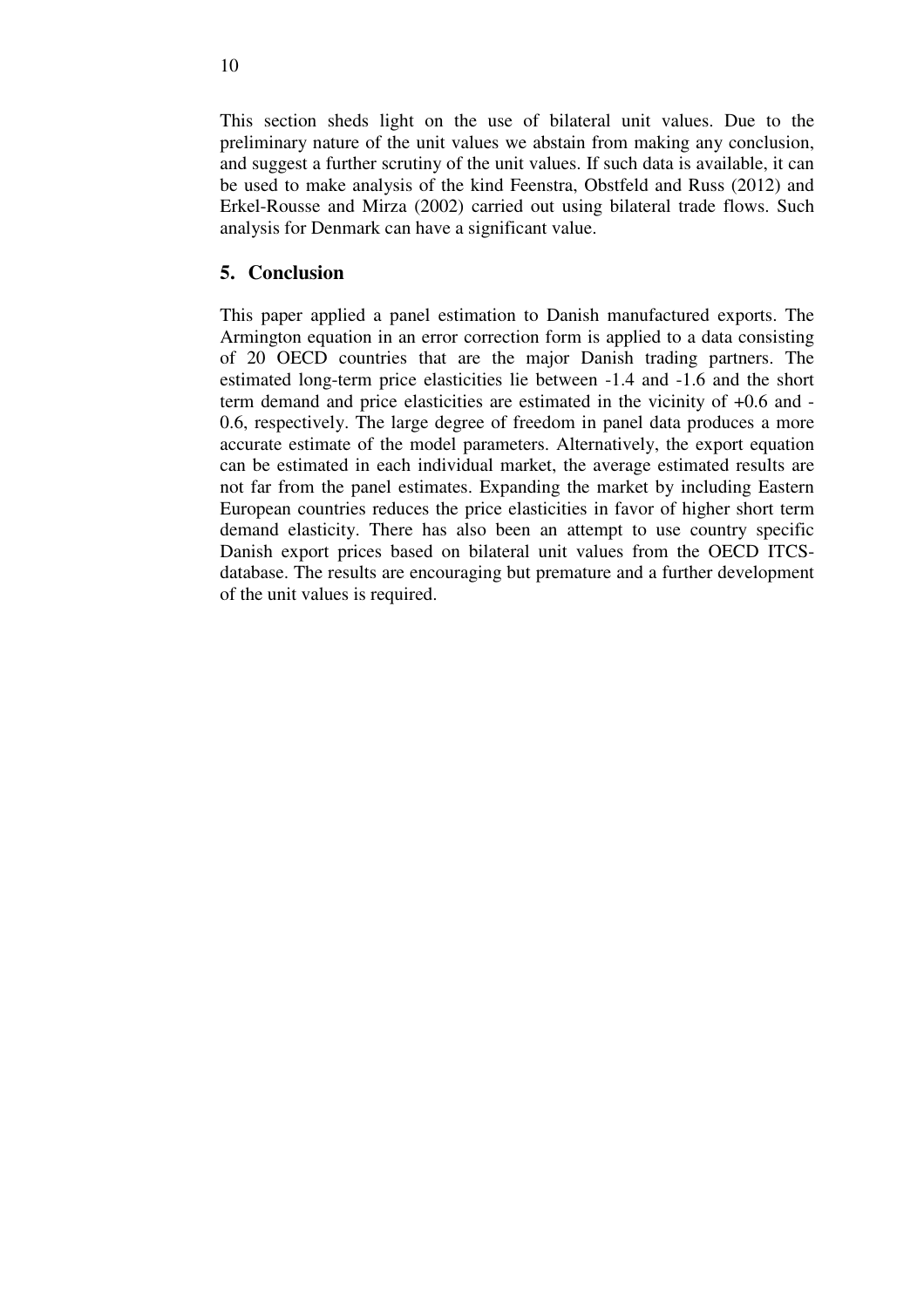#### **Literature**

ADAM (2012). A model of the Danish economy. Statistics Denmark.

Armington, P. S. (1969). "A Theory of Demand for Products Distinguished by Place of Production", International Monetary Fund Staff Papers, Vol. 16, pp.  $159 - 178.$ 

Erkel-Rousse, H. and Mirza, D. (2002). "Import Price Elasticities: Reconsidering the Evidence", The Canadian Journal of Economics, Vol. 35, No. 2, pp. 282-306.

Feenstra, R. C., Obstfeld, M. and Russ, K. N. (2012). In Search of the Armington Elasticity, working paper.

Finansredegørelse (2014). Finansministeriet.

Hausman, Jerry A., (1978). "Specification Tests in Econometrics," Econometrica 46, pp. 1251-1272.

Hillberry, R. and Hummels, D. (2013). Handbook of Computable General Equilibrium Modeling SET, Vols. 1A and 1B, Chapter 18 – Trade Elasticity Parameters for a Computable General Equilibrium Model, Volume 1, Pages 1213–1269.

Hsiao C. (2007) "Panel data analysis – advantages and challenges", TEST, Volume 16, Issue 1, pp 1-22.

Jensen, L. S., and Knudsen, D. (1992). 'Multivariat Analyse af Udenrigshandelens Priselasticiteter', in Symposium i Anvendt Statistik, Aarhus, Denmark: UNI-C, pp. 413-428 (in Danish).

Kongsted, H. C. (1998). "Modelling Price and Quantity Relations for Danish Manufacturing Exports", Journal of Business and Economics Statistics, Vol. 16, pp. 81-91.

Kristensen, T. M. (2000). Paneltilgang til eksportrelationer - foreløbige resultater. Modelgruppepapirer, Danmarks Statistik [TMK141200, in Danish].

Kristensen, T. M. (2008). ADAM april 2008 – analyse af parameterfølsomheder. Modelgruppepapirer, Danmarks Statistik [TMK201008, in Danish].

Nielsen , H. B. (2002). 'An I(2) Cointegration Analysis of Price and Quantity Formation in Danish Manufactured Exports', Oxford Bulletin of Economics and Statistics, Vol. 64, pp. 449 – 471.

Rasmussen, J. N. (2010). ADAM december 2009 – analyse af parameterfølsomheder. Modelgruppepapirer, Danmarks Statistik [JNR220610, in Danish].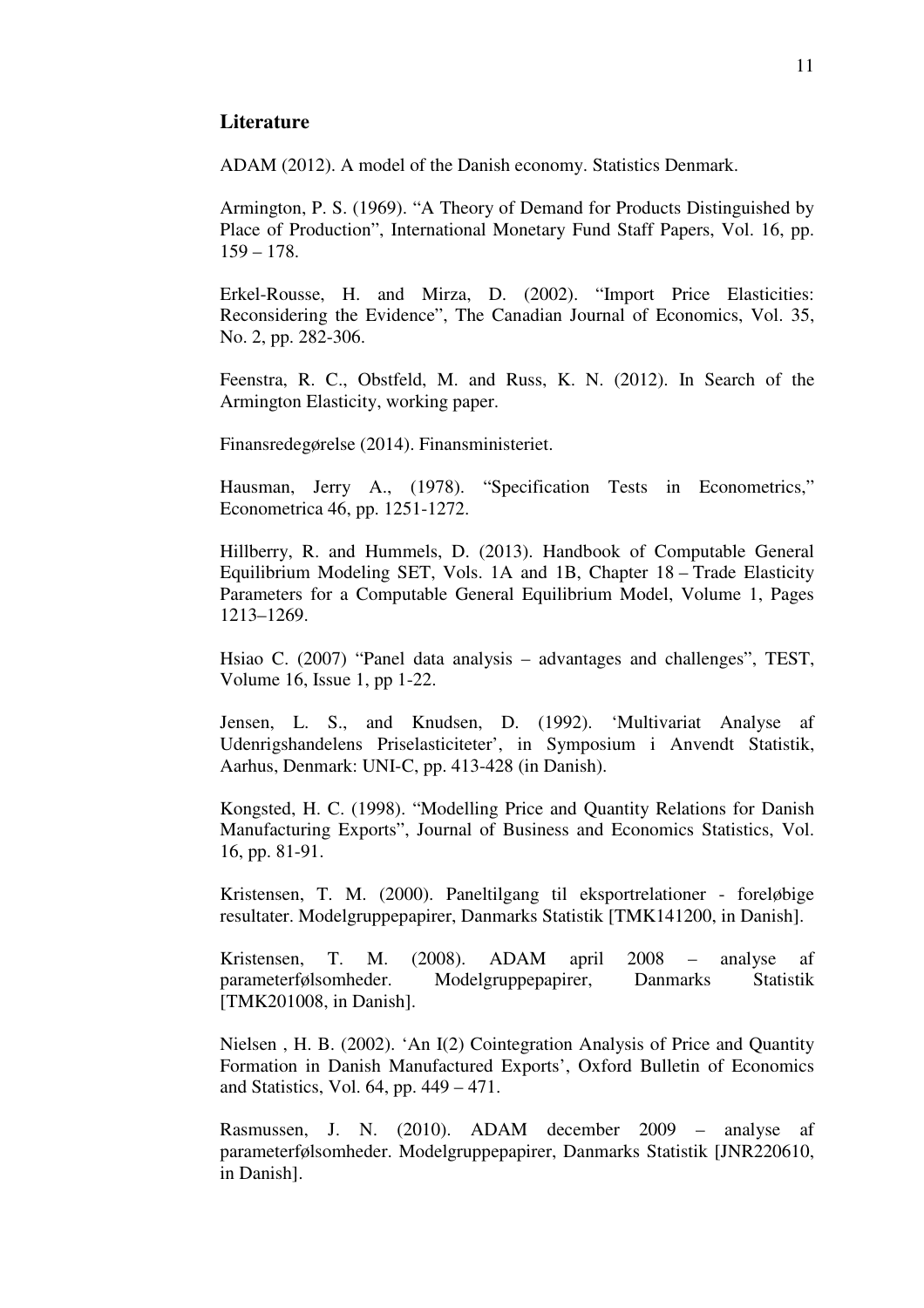Sisay, D. (2009). New export aggregation and re-estimation, Model group paper, Statistics Denmark [DSI300609].

Sisay, D. (2009). Export Market and Market Price Indices - trade statistics data, Model group paper, Statistics Denmark [DSI231112].

Via, A. (2011). "Estimating Price Elasticities in International Trade: is the empirical evidence beyond proof?", Department of Economics and Statistics, University of Calabria.

Wooldridge Jeffrey. M. (2002) Econometric analysis of cross section and panel data, The MIT Press, Cambridge, Massachusetts.

www.macalester.edu/research/economics/PAGE/HAVEMAN/Trade.Resources /Data/Gravity/dist.txt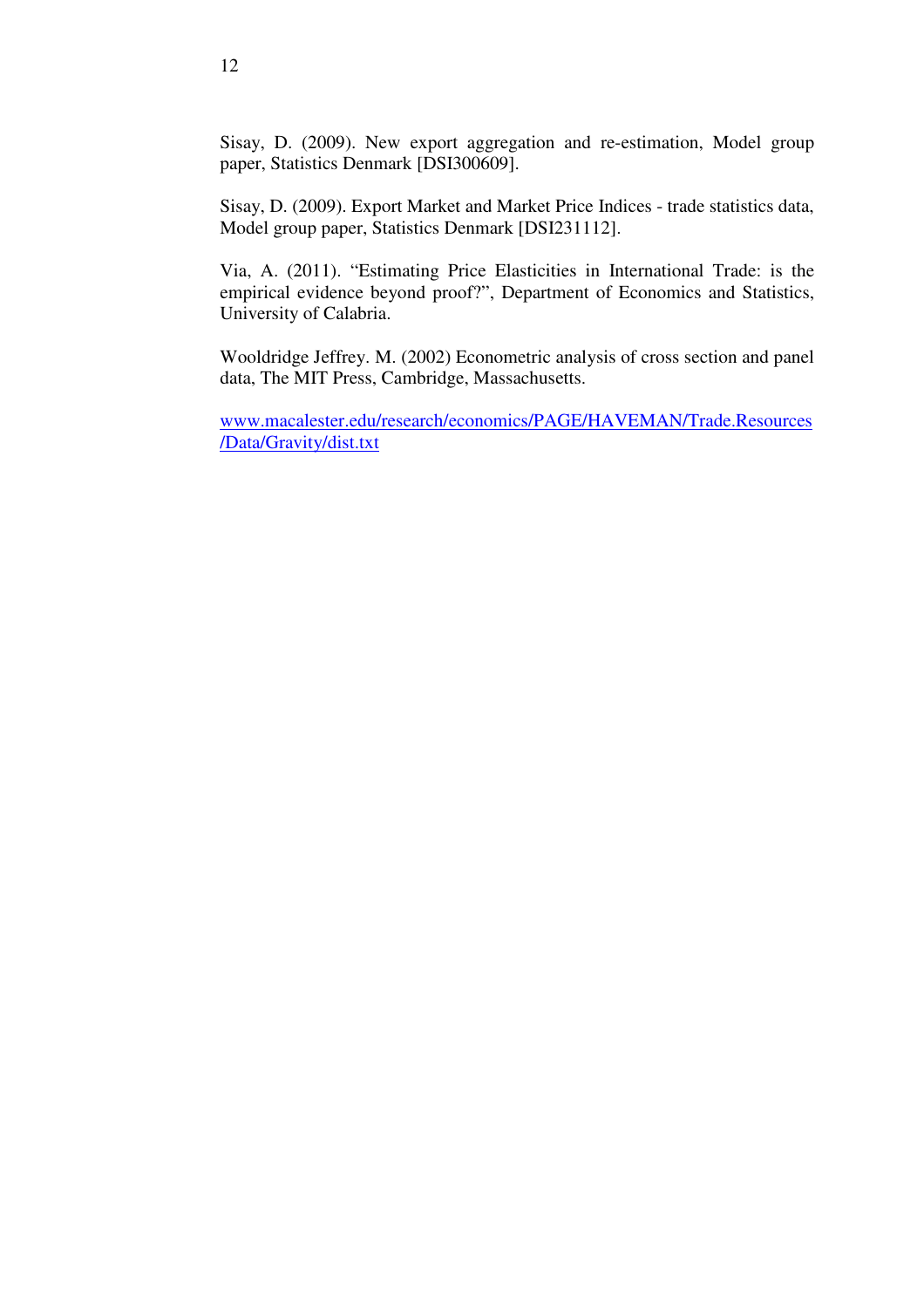# **Appendix**

|                    |             | Appendix Ia. Long run price elasticities estimates of Import demand |         |            |                          |                          |                          |                          |
|--------------------|-------------|---------------------------------------------------------------------|---------|------------|--------------------------|--------------------------|--------------------------|--------------------------|
| Author(s)/         | Houthakker- | Armington                                                           | Taplin  | Stern et   | Gylfason                 | Goldstein-               | Senhadji                 | Johnson,                 |
| Country            | Magee       | (1970)                                                              | (1973)  | al. (1976) | (1978)                   | Khan                     | (1998)                   | Marquez                  |
|                    | (1969)      |                                                                     |         |            |                          | (1980)                   |                          | (2000)                   |
| Austria            |             | $-1.37$                                                             |         | $-1.32$    | $-1.21$                  | $-0.82$                  | $-1.37$                  |                          |
| Belgium            | $-1.02$     | $-1.11$                                                             | $-0.65$ | $-0.83$    | $-2.57$                  | $-0.48$                  | $-3.40$                  | $\overline{\phantom{a}}$ |
| Canada             | $-1.46$     | $-1.30$                                                             | $-1.59$ | $-1.30$    |                          | $-0.20$                  | $-1.21$                  | $\overline{\phantom{a}}$ |
| <b>Denmark</b>     | $-1.66$     | $-1.26$                                                             | $-0.85$ | $-1.05$    |                          | $-0.42$                  | $-0.27$                  |                          |
| France             |             | $-1.53$                                                             | $-0.39$ | $-1.80$    | $-0.46$                  |                          | $-0.37$                  | $\overline{\phantom{a}}$ |
| Germany            | $-0.24$     | $-1.42$                                                             | $-0.61$ | $-0.88$    | $-1.36$                  | $-0.25$                  | $-0.18$                  | $-0.06$                  |
| Italy              | $-0.13$     | $-1.42$                                                             | $-1.03$ | $-1.03$    | $-0.32$                  | $-0.45$                  | $-0.37$                  | $-0.40$                  |
| Japan              | $-0.72$     | $-1.47$                                                             | $-0.81$ | $-0.78$    |                          |                          | $-0.40$                  | $-0.30$                  |
| <b>Netherlands</b> |             | $-1.13$                                                             | $-0.02$ | $-0.68$    | $-1.65$                  | $\overline{\phantom{a}}$ | $\overline{\phantom{a}}$ |                          |
| Norway             |             | $-1.19$                                                             | $-1.20$ | $-1.19$    | $\overline{\phantom{a}}$ | -                        | $-1.70$                  | $\overline{\phantom{a}}$ |
| Switzerland        | $-0.84$     | $-1.35$                                                             | $-1.10$ | $-1.22$    |                          |                          | $-1.69$                  |                          |
| Sweden             | $-0.79$     | $-1.30$                                                             | $-0.76$ | $-0.79$    |                          | $-0.84$                  | $-0.14$                  |                          |
| U.K                | $-0.21$     | $-1.38$                                                             | $-0.22$ | $-0.65$    |                          | $\overline{\phantom{a}}$ | $-0.02$                  | $-0.60$                  |
| U.S.A              | $-1.03$     | $-1.73$                                                             | $-1.05$ | $-1.66$    | $-1.12$                  | $-1.12$                  | $-0.44$                  | $-0.30$                  |
|                    |             |                                                                     |         |            |                          |                          |                          |                          |

#### **Appendix Ia. Long run price elasticities estimates of Import demand**

Source: Via (2011)

# **Appendix Ib. Long run price elasticities estimates of export demand**

| Author(s)/         | Basevi            | Samuelson                | Stern et   | Goldstein-               | Gylfason                     | Amano                    | Senhadji                 | Johnson,                 |
|--------------------|-------------------|--------------------------|------------|--------------------------|------------------------------|--------------------------|--------------------------|--------------------------|
| Country            | (1973)            | (1973)                   | al. (1973) | Khan                     | (1978)                       | (1981)                   | Montenegro               | Marquez                  |
|                    |                   |                          |            | (1978)                   |                              |                          | (1998)                   | (2000)                   |
| Austria            |                   | $-1.21$                  | $-0.93$    | $\overline{\phantom{a}}$ | $\qquad \qquad \blacksquare$ |                          | $-0.24$                  |                          |
| Belgium            |                   | $-1.14$                  | $-1.02$    | $-1.57$                  | $\qquad \qquad \blacksquare$ | $\overline{\phantom{a}}$ |                          |                          |
| Canada             | $-0.59$           | $-1.10$                  | $-0.79$    | $\overline{\phantom{a}}$ | $\overline{\phantom{0}}$     | $-0.33$                  | $\overline{\phantom{a}}$ |                          |
| <b>Denmark</b>     |                   | $-1.06$                  | $-1.28$    |                          |                              | $\overline{\phantom{a}}$ | $-0.23$                  |                          |
| France             | $\qquad \qquad -$ | $-1.28$                  | $-1.31$    | $-1.33$                  | $\qquad \qquad \blacksquare$ | $-0.34$                  | $-0.04$                  | $\overline{\phantom{a}}$ |
| Germany            | $-1.68$           | $-1.12$                  | $-1.11$    | $-0.83$                  | $-0.38$                      | $-0.29$                  | $\overline{\phantom{a}}$ | $-0.30$                  |
| Italy              | $-0.72$           | $-1.29$                  | $-0.93$    | $-3.29$                  | $-1.91$                      | $-0.30$                  | $-0.16$                  | $-0.90$                  |
| Japan              | $-2.38$           | $-1.04$                  | $-1.25$    | $\overline{\phantom{a}}$ | $-2.13$                      | $-0.81$                  | $-1.38$                  | $-1.00$                  |
| <b>Netherlands</b> | $-2.39$           | $-1.07$                  | $-0.95$    | $-2.72$                  | $-0.88$                      | $\overline{\phantom{a}}$ | $\overline{\phantom{a}}$ |                          |
| Norway             |                   | $-1.16$                  | $-0.81$    |                          |                              |                          | $-0.94$                  |                          |
| Switzerland        |                   | $-1.51$                  | $-1.01$    |                          |                              | -                        | $-0.17$                  |                          |
| Sweden             | $-1.92$           | $\overline{\phantom{a}}$ | $-1.96$    |                          |                              |                          | $-0.28$                  |                          |
| U.K                | $-0.71$           | $-1.28$                  | $-0.48$    | $-1.32$                  | $-0.32$                      | $-0.08$                  | $-0.38$                  | $-1.60$                  |
| U.S.A              | $-1.44$           | $-1.13$                  | $-1.41$    | $-2.32$                  | $-0.62$                      | $-0.32$                  | $-0.90$                  | $-1.50$                  |

Source: Via (2011)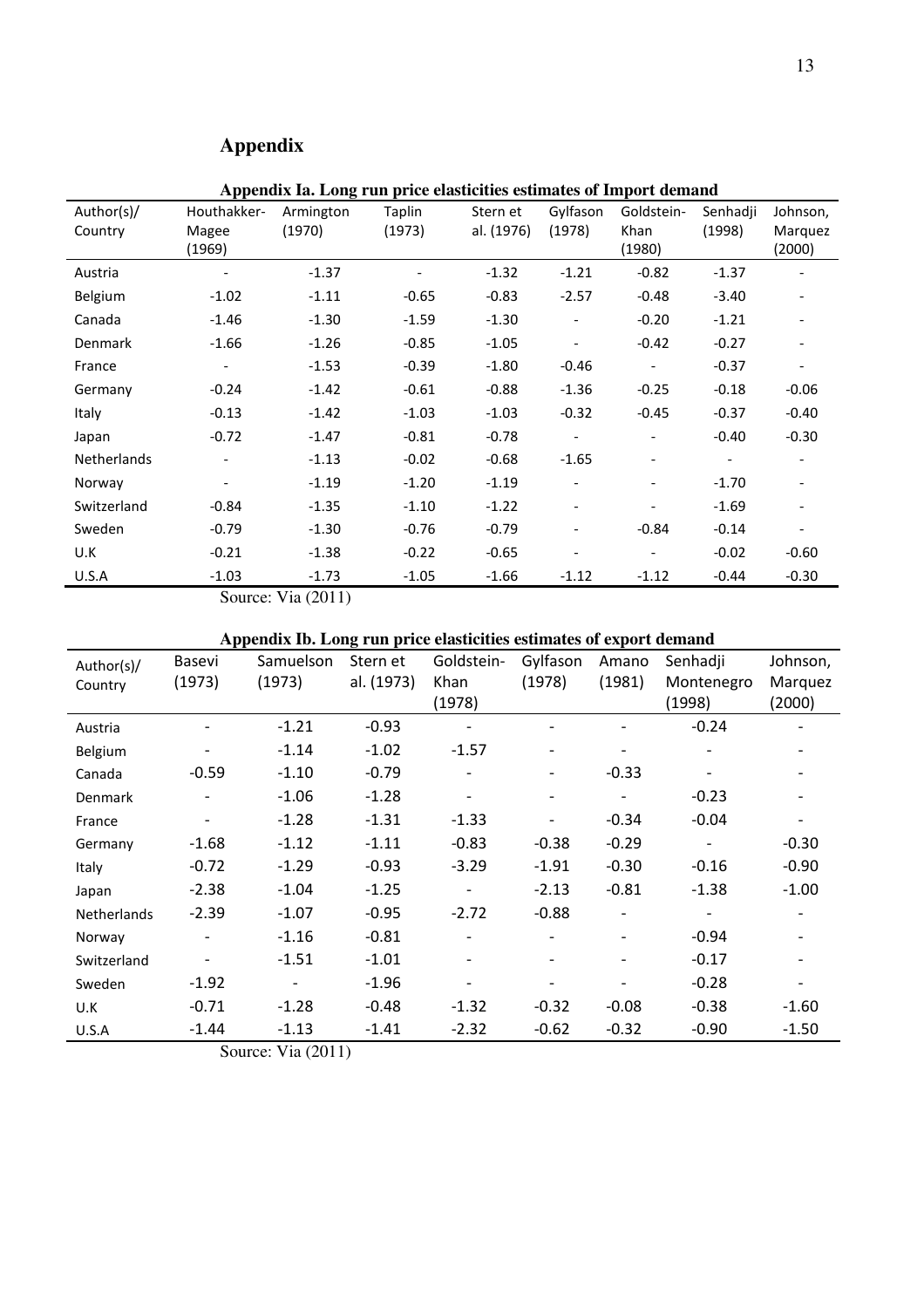| <b>Authors</b>                           | Level of aggregation                                                              | Period                   | Exporting<br>Countries                                       | Importing<br>Countries                                                  | <b>Trade Flows</b> | equation<br>Type of                                     | <b>Import Price</b><br>indicator                                         | desaggregation<br>Level of                          | Price-elasticities levels                                                                                 |
|------------------------------------------|-----------------------------------------------------------------------------------|--------------------------|--------------------------------------------------------------|-------------------------------------------------------------------------|--------------------|---------------------------------------------------------|--------------------------------------------------------------------------|-----------------------------------------------------|-----------------------------------------------------------------------------------------------------------|
| Grossman [1982]                          | selected from 7-digit<br>commodity groups<br>11 'homogeneous'<br>SITC data        | (quarterly)<br>1968-1978 | <b>Less Developed</b><br>or Industrial<br>Countries          | <b>USA</b>                                                              | Multilateral       | equation with<br>cross-price<br>elasticities<br>Import  | multilateral<br>unit values                                              | commodities<br>by group of                          | US price elasticities: 1<br>elasticities take more<br>to 9; Non-US price-<br>usual values.                |
|                                          | Marquez & McNeilly 3 commodity groups:<br>Food, Raw Materials<br>and Manufactures | 1973-1984<br>(quarterly) | Less Developed<br>Countries                                  | lapan, UK, US<br>Germany,<br>Canada,                                    | <b>Bilateral</b>   | Bilateral<br>equation<br>import                         | import prices<br>multilateral                                            | by country and<br>industry                          | for manufactures (food<br>More (less) than unity<br>and raw materials)                                    |
| Bergstrand [1989]                        | 1-Digit SITC data                                                                 | 1965, 1966,<br>1967      | countries and<br>Switzeland<br>16 OECD                       | countries and<br>Switzeland<br>16 OECD                                  | Bilateral          | equation<br>Gravity<br>model                            | price index for<br>importers and<br>wholesales<br>aggregate<br>exporters | by industry                                         | to 11). Most parameters<br>coefficients (from 0.1<br>Large range of<br>are statistically<br>insignificant |
| Greenhalgh, Taylor<br>and Wilson [1994]  | Econometric database<br>36 industries,<br>Cambridge                               | 1954-1985<br>(annual)    | UК                                                           | Industrial and<br>part of LDCs                                          | Multilateral       | Import share<br>equation                                | import price<br>aggregate<br>index                                       | by industry                                         | Between 0.0 and 2.5                                                                                       |
| <b>Ioannidis &amp; Schreyer</b><br>17997 | 2-digit ISIC data                                                                 | 1975-1994<br>(annual)    | 10 exporting<br>countries<br><b>OECD</b>                     | Industrial and<br>part of LDCs                                          | Bilateral          | export share<br>bilateral<br>equation<br>Mean           | bilateral prices<br>mean import                                          | by industry                                         | Between 0.0 and 1.8                                                                                       |
| Anderton [1998]                          | 2-digit ISIC data                                                                 | 1970-1987<br>(annual)    | Germany<br>UK and                                            | Industrial and<br>part of LDCs                                          | Bilateral          | Bilateral<br>equation<br>import                         | bilateral import<br>prices                                               | importing country<br>by industry and                | Germany: less than<br>UK: around unity;<br>unity                                                          |
| <b>Head &amp; Mayer</b><br>16661         | 2-digit Eurostat<br>database                                                      | 1986-1995<br>(annual)    | 12 EC countries                                              | countries<br>$12$ EC                                                    | Bilateral          | equation<br>Gravity<br>model                            | price index at<br>industry level                                         | by industry                                         | average price-elasticity<br>around unity.                                                                 |
| Crozet & Erkel-<br>Rousse [1999]         | consumer goods and<br>2 categories :<br>other goods                               | 1994-1997<br>(annual)    | 4 EC countries 4 EC countries                                |                                                                         | Bilateral          | Gravity-like<br>youd kitml<br>including a<br>eq. model, | bilateral unit<br>values                                                 | commodities<br>consumer or<br>by group of<br>other) | average price-elasticity<br>above unity.                                                                  |
| This study                               | 3-4 digit ISIC data                                                               | 1972-1994<br>(annual)    | 17 or 12 OECD<br>depending on<br>specification)<br>countries | (depending on<br>specification)<br>countries<br>17 or 12<br><b>OECD</b> | Bilateral          | Gravity-like<br>eq. model                               | bilateral unit<br>values                                                 | pooled and by<br>industry                           | differentiation of goods<br>produced in the industry<br>depending on degree of<br>Between 1 and 7,        |

Appendix Ic. Previous papers that estimate price elasticities at the industry level **Appendix Ic. Previous papers that estimate price elasticities at the industry level** 

Source: Erkel-Rousse and Mirza (2002)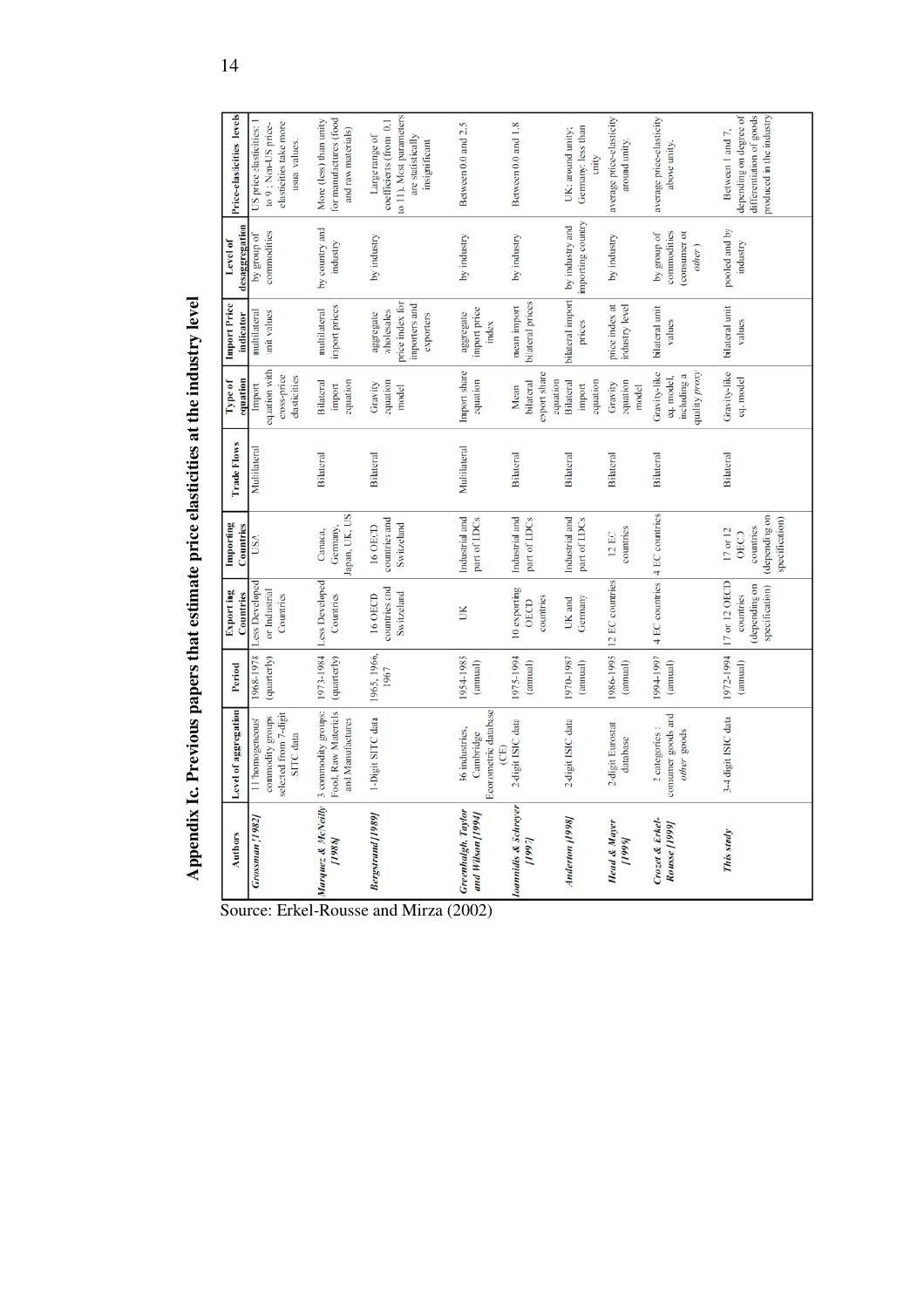| Country/   | $Dlog($ fEe), $Dlog($ pe/ $log($ fE <sub>-1</sub> / $log($ pe <sub>-1</sub> / $Const.$ |                                                                           |          |                    |          | $\rm SE$ | R2    | DW(1) |
|------------|----------------------------------------------------------------------------------------|---------------------------------------------------------------------------|----------|--------------------|----------|----------|-------|-------|
| Dlog(fE)   | $\alpha$ <sub>1</sub>                                                                  | pee), $\alpha_2$ $\widehat{f}_{t-1}(\gamma)$ pee <sub>-1</sub> ), $\beta$ |          |                    |          |          |       |       |
|            |                                                                                        |                                                                           |          |                    |          |          |       |       |
| <b>AUS</b> | 0.626                                                                                  | $-0.511$                                                                  | $-0.449$ | 0.934              | $-0.089$ | 0.126    | 0.432 | 1.905 |
|            | (2.516)                                                                                | (2.271)                                                                   | (3.283)  | (2.797)            | (1.770)  |          |       |       |
| <b>AUT</b> | 0.570                                                                                  | $-0.249$                                                                  | 0.000    | $-324.099 - 0.008$ |          | 0.048    | 0.476 | 1.639 |
|            | (4.726)                                                                                | (0.694)                                                                   | (0.005)  | (0.618)            | (0.650)  |          |       |       |
| <b>BEL</b> | 0.516                                                                                  | $-0.944$                                                                  | $-0.117$ | 1.812              | 0.007    | 0.058    | 0.437 | 2.268 |
|            | (2.570)                                                                                | (2.758)                                                                   | (1.898)  | (1.596)            | (0.425)  |          |       |       |
| CAN        | 0.475                                                                                  | $-0.497$                                                                  | $-0.198$ | 1.243              | $-0.018$ | 0.140    | 0.305 | 1.818 |
|            | (1.375)                                                                                | (2.125)                                                                   | (2.143)  | (1.890)            | (0.522)  |          |       |       |
| <b>CHE</b> | 0.415                                                                                  | $-0.997$                                                                  | $-0.002$ | 94.691             | 0.007    | 0.073    | 0.266 | 1.830 |
|            | (1.421)                                                                                | (2.479)                                                                   | (0.035)  | (0.927)            | (0.347)  |          |       |       |
| <b>DEU</b> | 0.418                                                                                  | $-1.142$                                                                  | $-0.057$ | 5.172              | 0.010    | 0.056    | 0.539 | 1.047 |
|            | (3.589)                                                                                | (4.380)                                                                   | (0.809)  | (1.780)            | (0.684)  |          |       |       |
| <b>ESP</b> | 0.694                                                                                  | $-0.640$                                                                  | $-0.274$ | 0.896              | $-0.016$ | 0.083    | 0.565 | 1.499 |
|            | (5.804)                                                                                | (2.330)                                                                   | (2.429)  | (2.417)            | (0.682)  |          |       |       |
| <b>FIN</b> | 0.727                                                                                  | $-0.709$                                                                  | $-0.223$ | 0.969              | 0.033    | 0.045    | 0.832 | 1.313 |
|            | (9.757)                                                                                | (3.491)                                                                   | (2.659)  | (2.706)            | (2.497)  |          |       |       |
| <b>FRA</b> | 0.710                                                                                  | $-0.629$                                                                  | $-0.060$ | 2.497              | $-0.010$ | 0.044    | 0.647 | 1.557 |
|            | (6.066)                                                                                | (2.571)                                                                   | (0.657)  | (2.013)            | (0.732)  |          |       |       |
| <b>GBR</b> | 0.771                                                                                  | $-0.768$                                                                  | $-0.312$ | 1.710              | $-0.015$ | 0.061    | 0.633 | 2.237 |
|            | (4.605)                                                                                | (4.528)                                                                   | (3.856)  | (4.004)            | (1.025)  |          |       |       |
| <b>IRL</b> | 0.590                                                                                  | $-0.797$                                                                  | $-0.188$ | 0.862              | $-0.047$ | 0.131    | 0.462 | 1.311 |
|            | (2.105)                                                                                | (1.960)                                                                   | (1.802)  | (0.898)            | (1.152)  |          |       |       |
| <b>ISL</b> | 0.696                                                                                  | $-0.802$                                                                  | $-0.395$ | 1.125              | 0.115    | 0.094    | 0.714 | 1.762 |
|            | (7.255)                                                                                | (3.849)                                                                   | (3.453)  | (4.019)            | (3.433)  |          |       |       |
| <b>ITA</b> | 0.669                                                                                  | $-0.239$                                                                  | $-0.649$ | 0.780              | $-0.058$ | 0.051    | 0.733 | 1.538 |
|            | (7.595)                                                                                | (1.318)                                                                   | (5.068)  | (4.012)            | (3.233)  |          |       |       |
| <b>JPN</b> | 0.480                                                                                  | $-0.427$                                                                  | $-0.150$ | 2.542              | 0.002    | 0.080    | 0.413 | 2.181 |
|            | (2.938)                                                                                | (2.656)                                                                   | (1.448)  | (2.705)            | (0.067)  |          |       |       |
| <b>NLD</b> | 0.416                                                                                  | $-0.710$                                                                  | $-0.198$ | 1.829              | 0.008    | 0.049    | 0.533 | 1.996 |
|            | (2.540)                                                                                | (3.619)                                                                   | (3.131)  | (3.979)            | (0.516)  |          |       |       |
| <b>NOR</b> | 0.362                                                                                  | $-0.477$                                                                  | $-0.168$ | 0.975              | 0.030    | 0.046    | 0.478 | 1.562 |
|            | (3.520)                                                                                | (2.524)                                                                   | (2.139)  | (2.723)            | (2.398)  |          |       |       |
| <b>NZL</b> | 0.278                                                                                  | $-0.506$                                                                  | $-0.541$ | 1.201              | 0.010    | 0.280    | 0.260 | 1.977 |
|            | (0.497)                                                                                | (0.877)                                                                   | (3.322)  | (2.127)            | (0.154)  |          |       |       |
| <b>PRT</b> | 0.919                                                                                  | $-0.540$                                                                  | $-0.120$ | 3.782              | $-0.028$ | 0.094    | 0.517 | 2.021 |
|            | (5.132)                                                                                | (1.352)                                                                   | (1.125)  | (1.488)            | (1.297)  |          |       |       |
| <b>SWE</b> | 0.658                                                                                  | $-0.625$                                                                  | $-0.311$ | 1.055              | 0.011    | 0.037    | 0.802 | 1.148 |
|            | (9.260)                                                                                | (4.331)                                                                   | (3.356)  | (3.481)            | (1.223)  |          |       |       |
| <b>USA</b> | 0.634                                                                                  | $-0.713$                                                                  | $-0.255$ | 1.430              | 0.004    | 0.104    | 0.525 | 1.602 |
|            | (2.524)                                                                                | (3.820)                                                                   | (2.618)  | (2.588)            | (0.148)  |          |       |       |
|            | T-values are given in parentheses. The sample covers 1976-2012.                        |                                                                           |          |                    |          |          |       |       |
|            | Note: $\log(\widehat{fE}) = \log(fEe) - \beta \cdot \log\left(\frac{pe}{pee}\right)$ . |                                                                           |          |                    |          |          |       |       |

**Appendix II. Manufactured exports in individual markets, unrestricted estimation**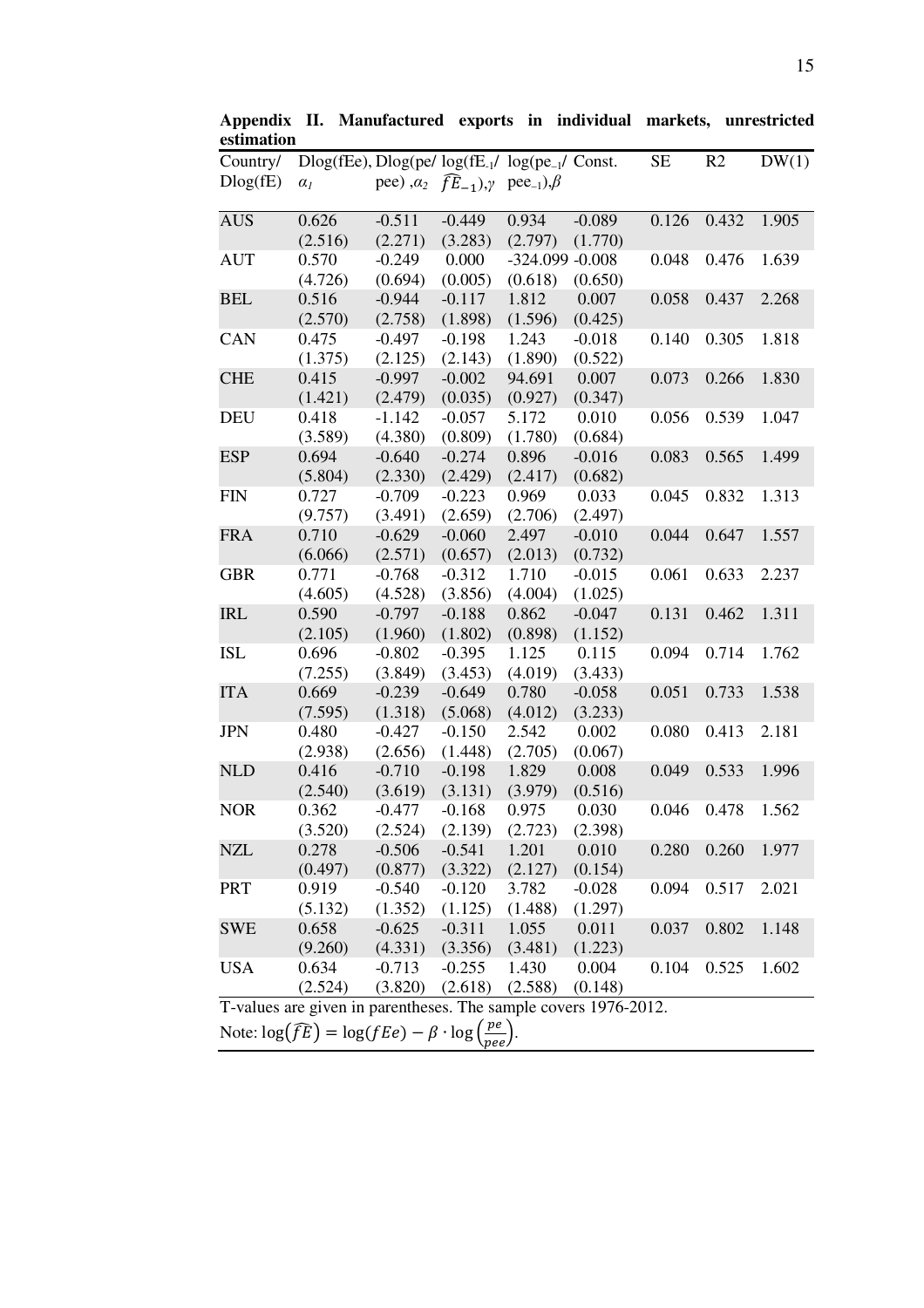|                              |            | <b>Appendix III. Dummy variable regression</b> |
|------------------------------|------------|------------------------------------------------|
| Variable                     | Coeff.     | Dummy variable regression                      |
| Dlog(fE)                     |            |                                                |
| Dlog(fEe)                    | $\alpha_1$ | $0.612***$                                     |
|                              |            | [0.044]                                        |
| Dlog(pe/pee)                 | $\alpha_2$ | $-0.591***$                                    |
|                              |            | [0.063]                                        |
| $log(E_1/\widehat{fE}_{-1})$ | γ          | $0.204***$                                     |
|                              |            | [0.021]                                        |
| $log(pe_{-1}/pee_{-1})$      | $\beta$    | $-1.431***$                                    |
|                              |            | [0.031]                                        |
| C(AUS)                       |            | $-0.039**$                                     |
|                              |            | [0.019]                                        |
| C(AUT)                       |            | 0.020                                          |
|                              |            | [0.018]                                        |
| C(BEL)                       |            | $-0.010$                                       |
|                              |            | [0.017]                                        |
| C(CAN)                       |            | $-0.030*$                                      |
|                              |            | [0.017]                                        |
| C(CHE)                       |            | $0.028*$                                       |
|                              |            | [0.017]                                        |
| C(DEU)                       |            | $0.032*$                                       |
|                              |            | [0.017]                                        |
| C(ESP)                       |            | $-0.021$                                       |
|                              |            | [0.018]                                        |
| C(FIN)                       |            | 0.022                                          |
|                              |            | [0.017]                                        |
| C(FRA)                       |            | $-0.020$                                       |
|                              |            | [0.017]                                        |
| C(GBR)                       |            | 0.003                                          |
|                              |            | [0.017]                                        |
| C(IRL)                       |            | $-0.071***$                                    |
|                              |            | [0.019]                                        |
| C(ISL)                       |            | $0.067***$                                     |
|                              |            | [0.017]                                        |
| C(ITA)                       |            | 0.004                                          |
|                              |            | [0.017]                                        |
| C(JPN)                       |            | 0.026<br>[0.018]                               |
|                              |            |                                                |
| C(NLD)                       |            | 0.008                                          |
|                              |            | [0.017]<br>0.004                               |
| C(NORMAL)                    |            | [0.018]                                        |
|                              |            | 0.005                                          |
| C(NZL)                       |            | [0.017]                                        |
| C(PRT)                       |            | $0.040**$                                      |
|                              |            | [0.018]                                        |
| C(SWE)                       |            | 0.002                                          |
|                              |            | [0.017]                                        |
| C(USA)                       |            | 0.009                                          |
|                              |            | [0.018]                                        |
|                              |            |                                                |

\* indicates significance at 10% level,\*\* at 5% and \*\*\* at 1%.

Heteroskedasticity and autocorrelation robust standard errors are given in square brackets. The sample covers the period T=1976-2012 and countries  $N = 20$ . Adj. R-square 0.337.